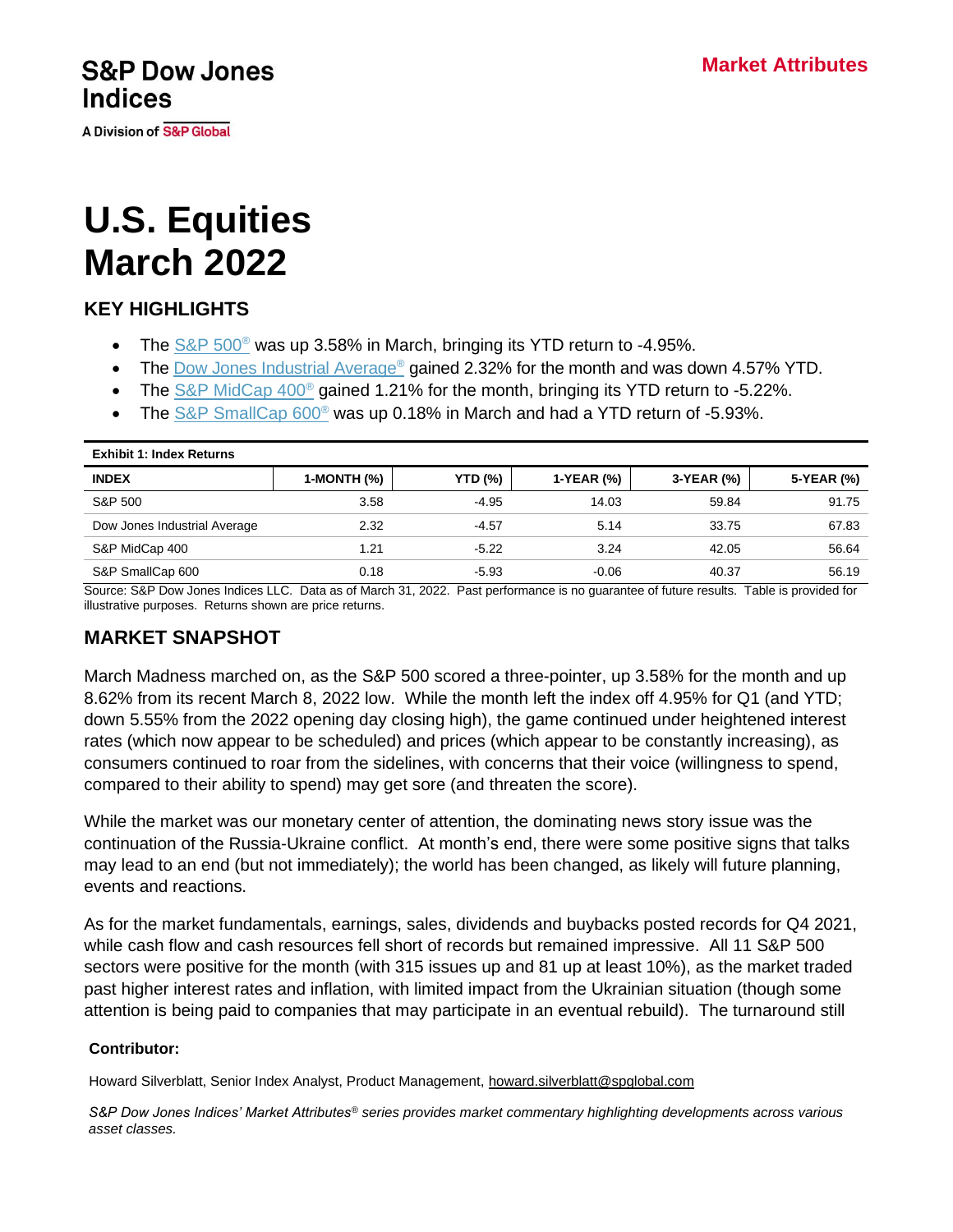left the YTD return down 4.95% (after 2021's 26.89% gain, 2020's 16.28%, 2019's 28.88% and 2018's -6.24%), as Energy stocks remained hot, up 37.66% YTD, with Utilities the only other sector in the black (up 3.96%). Breadth was also negative, with 192 up and 94 up at least 10%, and 312 down, as 181 issues were down at least 10%.

April, which hopefully extends April Fool's Day (up 67% of the time, compared with 52% for all days) to equity holders, is scheduled to focus on earnings, as over two-thirds of the issues will report by the end of the month, along with their updated guidance for 2022 (and the impact of inflation and supply issues). Unscheduled is the Ukraine situation and politics, with the key question being consumers' reaction to rising prices.

The S&P 500 closed at 4,530.41, up 3.58% (3.71% with dividends) from last month's 4,373.94, when it was down 3.14% (-2.99%) from the prior month's 4,515.55 close, when the index was down 5.26% (-5.17%). The index was down 4.95% YTD (-4.60%), and the one-year period was up 14.03%  $(15.65\%)$ ; it was up 33.79% (38.35%) from its pre-COVID-19 Feb. 19, 2020, closing high. The Dow<sup>®</sup> ended the month at 34,678.35, up 2.32% (2.49% with dividends) from last month's close of 33,892.60, when it was down 3.53% (-3.29%) from January's close of 35,131.86, when it was down 3.32% (-3.24%), and from December 2021's close of 36,338.30, when it was up 5.38% (5.53%). The YTD period was down 4.57% (-4.10%), and the one-year period was up 5.24% (7.30%).

The S&P 500 reversed course in March, as it adjusted to current and future events: Russia-Ukraine, seven possible interest rate hikes (with the potential of them not all being 0.25% each), and continued inflation—but potentially an end in sight (H1 2023). For the month, the index posted a 3.58% gain, after opening the year with back-to-back declines (-3.14% and -5.26%). Volatility decreased, as inflation concerns replaced COVID-19, and then global conflict replaced inflation, with inflation again ahead at month's end, while intraday volatility (high/low) averaged 1.70%, compared to February's 1.87% (January was 2.06%, as 2021 was 0.97%). Since Biden won the Nov. 3, 2020, U.S. election, the index has gained 34.47% (37.30%), with 69 closing highs since his Jan. 20, 2021, inauguration. The bull market was up 102.49% (108.96%) from the low on March 23, 2020. The index closed 5.55% down from its Jan. 3, 2022, 4,796.56 closing high.

Q4 2021 earnings and sales have not just beat expectations (as they did in Q1, Q2 and Q3 of 2021), but they set new quarterly records. For the quarter, 378 issues have beaten operating estimates (75.6%), with 102 missing and 20 meeting, as 389 (78.0%) have beaten on sales. Q4 2021 posted a preliminary 9.0% increase over Q3 2021 and a 48.5% increase over Q4 2020. For 2021, the year posted a 70.1% gain over 2020, with the 2021 P/E at 21.8, after 2020's 22.1% earnings decline over 2019.

President Biden gave his State of the Union address, emphasizing his response to the Russia-Ukraine conflict and his plans to reduce rising costs, and he outlined progress on COVID-19 and current spending programs before Congress.

Biden signed an executive order to study the issues and risks associated with cryptocurrency. He also released his USD 5.8 trillion fiscal budget policies through September 2023, outlining increased military spending (9.8%) and pullbacks on the prior massive request for human services (to a 27% increase) and education (to a 20% increase). To budget for the programs' spending, he proposed USD 2.5 trillion in new taxes, including a new corporate tax rate of 28% (currently 21%), the elimination of the capital gains preference tax rate, and a minimum 20% tax on realized and unrealized gains, with unrealized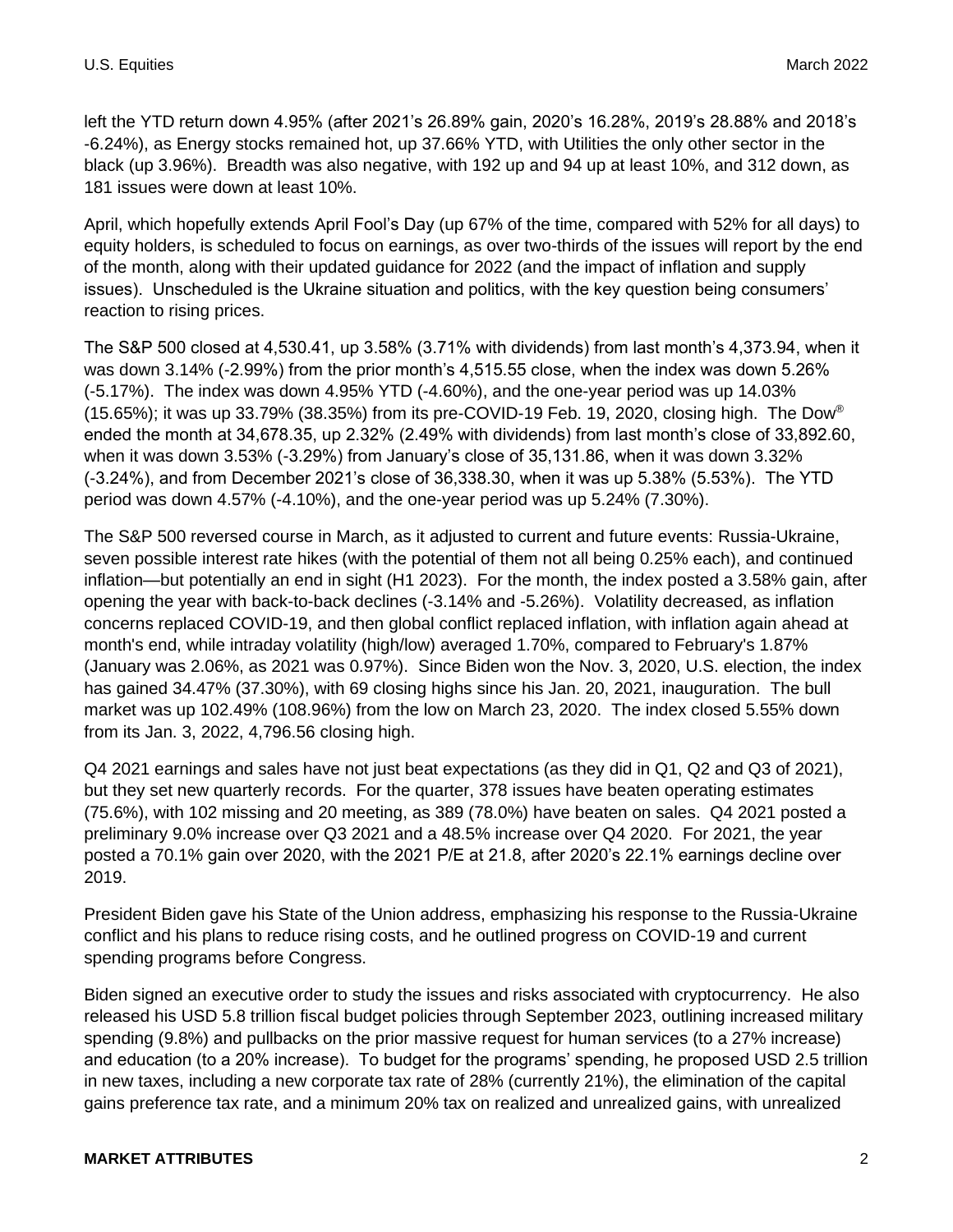gains being the key issue, for households worth more than USD 100 million in income (estimated to be 20,000 households). The budget's assumptions (for calculations) are based on a CPI of 4.7% for 2022 and 2.3% for 2023, with GDP growing 2.8% in 2022 and 2.2% in 2023.

The situation in Ukraine deteriorated with the market reacting to specific issues that were seen to have exposure to either Russian sanctions or an expected weaker European economy, with some speculation of a recession in some countries (especially Germany). Biden went on national television (briefly), as he banned imports of Russian oil and gas by two-thirds in 2022 (in 2021, 8% of oil and petroleum products came from Russia), and the EU announced plans to reduce imports of Russian gas (in 2021, 45% of gas was imported from Russia). Biden (along with the EU and G7 nations) called for Congress to remove Russia's "most favored nation" status, as he banned certain imports.

The Russian ruble continued to decline, hitting 124 to the USD (it closed January 2022 at 77 and March 2022 at 82), as the Russian exchange was closed, and Russia's central bank increased its key interest rate to 20.0% from 9.5%. The U.S. and its allies cut off Russian banks from SWIFT, and the U.S. set sanctions against Russia. Last month (Feb. 28, 2022), S&P Global Ratings cut Russia's credit rating to "BB+" (considered "junk" status) from "BBB-," and it also lowered Ukraine to "B-" from "B." This month (March 3, 2022) it again cut Russia's rating, to "CCC-," leaving the country on negative watch. S&P Dow Jones Indices removed all stocks listed (and/or domiciled) in Russia from its standard equity indices and reclassified Russia from an emerging market to "standalone."

The U.S. and 30 other countries announced that they would release 60 million barrels of oil from reserves, with the U.S. pledging 30 million (the U.S. had approximately 582 million barrels in reserve and uses an estimated 20 million barrels per day; global use is estimated at 91 million per day). Demand for Russian oil dramatically declined, as buyers had concerns about delivery and geopolitics. Global companies (Apple, Boeing, Exxon, Ford, Google, etc.) temporarily shut off sales and services with Russia or limited their involvement. The U.S. said it would increase its shipments of liquefied natural gas to the EU to help reduce their reliance on Russia. "Peace" talks continued between Russia and Ukraine, as some progress was seen, with Ukraine proposing a "neutral status" and U.S. markets reacting positively.

Oil, which had reached USD 130.50 a barrel, reacted to the "peace" talks, falling to USD 98.33 and closing the month at USD 101.20, up from last month's USD 95.66; 2021 closed at 75.33, 2020 at 48.35, 2019 at 61.14, 2018 at 45.15, and 2017 at 60.46. U.S. pump prices stabilized, then slightly declined, as EIA all-grade gasoline per gallon was last released at USD 4.334, after reaching USD 4.414 (two weeks earlier); 2021 closed at USD 3.375, 2020 at USD 2.330, 2019 at USD 2.658, 2018 at USD 2.358 and 2017 at USD 2.589.

Georgia and Maryland became the first states to temporarily (until May 31, 2022, and for 30 days, respectively) suspend their gas taxes (USD 0.291 and 0.361 per gallon, respectively). Biden said he will release 1 million barrels of oil per day from the Strategic Petroleum Reserve for six months; the U.S. uses approximately 21 million barrels a day, and the reserve had 594 million barrels in December of 2021.

Overall, COVID-19 cases, which continued to decline and take a backseat to inflation and Ukraine, showed signs of re-emerging. Cases in Europe increased, as the new BA.2 subvariant spread. BA.2 accounted for one-quarter of all cases in the U.S., and China placed the cities of Changchun and Shenzhen on lockdown due to increased COVID-19 cases. While the case count was small, China's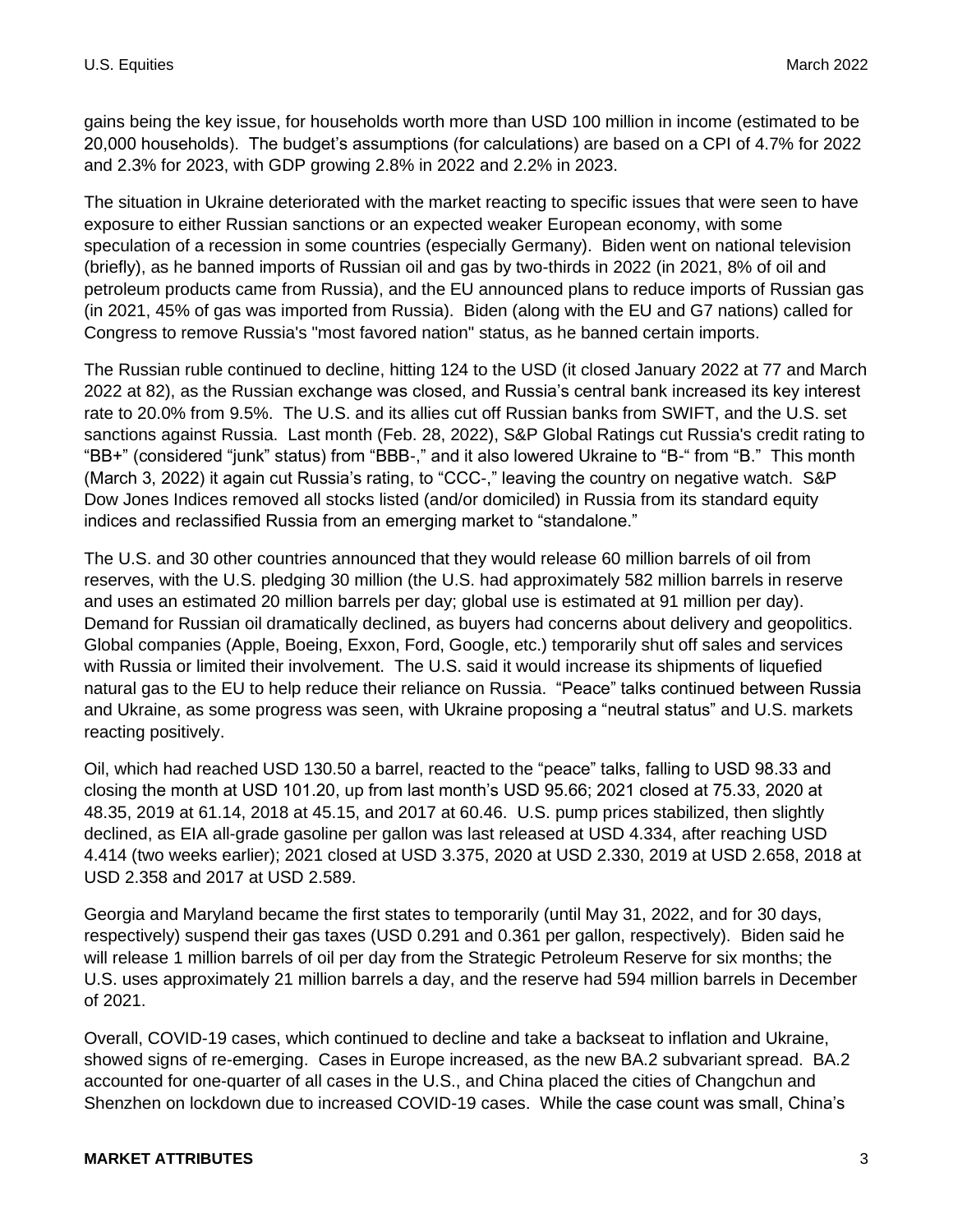zero tolerance (preventive) approach closed down many manufacturing plants. One of the major plants affected was Foxconn's assembly plant for Apple (AAPL). Later in the month, China shut down Shanghai (in two phases), as it attempted to control the spread of COVID-19. Disney Shanghai closed for an undetermined time period, as cases rose, and China reported its first COVID-19 death in over a year (January 2021); the country's reported COVID-19 death rate is 10,534 (sourced from Johns Hopkins).

In the U.K., new cases rose to 1 million per week, as the positivity rate went to 6.4%. Globally, 11.2 billion vaccinations have been given (10.7 billion last month). In the U.S. to date, 559 million (552 million) doses have been given, including boosters; 76.1% (75.6%) of the population have received at least one shot, 64.8% (64.2%) are classified as fully vaccinated, and 28.9% (27.9%) have received a booster shot. The seven-day U.S. average COVID-19 case rate decreased to 27,621 from last month's 66,441; it reached 1,417,493 on Jan. 11, 2022 (83,120 at the end of November 2021), as the death rate decreased to 702 (1,872). The U.S. FDA authorized a second COVID-19 booster shot of either Pfizer (PFE) or Moderna (MRNA) for adults 50 and over.

The Bank of Canada increased its interest rates for the first time in three years, by 0.25% to 0.50%, citing inflation. The U.S. Fed Beige Book showed concern over growth due to a limited supply chain and low inventories, as inflation showed few signs of abating. Biden's pick for the top Fed banking regulator, Sarah Raskin, withdrew her nomination after Congressional opposition.

The FOMC met, and as expected increased the interest rate for the first time in four years, by 0.25% (one member dissented, wanting a 0.5% increase) to a target range of 0.25%-0.50%, as it expects to do balance sheet reduction at a coming meeting. Their forward forecast (dot matrix) called for seven interest rate increases, for a rate of 1.88% at year-end 2022, with additional increases in 2023 and 2024, to bring the rate to 2.75%. It also noted the Russia-Ukraine conflict will most likely put upward pressure on inflation. Chair Powell said that the Fed was prepared to increase interest rates by 0.5% (as the U.S. 10-year Treasury moved over 2.3%), compared to the expected 0.25%, if necessary. The market declined on his remarks, but mostly recovered by that day's close.

Q4 2021 preliminary earnings and sales have not just beat expectations (as they did in Q1, Q2 and Q3 of 2021), but they are setting new quarterly records. For the quarter, 378 (75.6%) have beaten operating estimates, with 102 missing and 20 meeting, as 389 (78.0%) have beaten on sales. For Q4 2021, preliminary earnings posted a 9.0% increase over the record Q3 2021 level and were up 48.5% over Q4 2020, as they set a new record (USD 56.71) over Q3 2021 (USD 52.02) and the previous record Q2 2021 level (USD 52.05). For 2021, preliminary earnings posted a record; the year posted a 70.1% gain (USD 208.06) over 2020 (USD 122.37), with the 2021 P/E at 21.8 after 2020's 22.1% decline over 2019. For Q1 2022, 16 off-fiscal issues have reported, as 12 beat estimates and 4 missed, and 13 of the 16 beat on sales. The quarter is expected to decline 9.8% from the Q4 2021 record, and it was up 7.9% over Q1 2021. In 2022, earnings are expected to set another record, increasing 8.3% over the 2021 estimate, with a P/E of 20.1. The 2023 estimates call for a 9.4% gain over 2022, with a P/E of 18.4.

Significant EPS impact due to share count reduction for the Q4 2021 period increased to 14.9% of the reported issues, compared with 7.4% in Q3 2021, 6.0% in Q4 2020 and 24.2% in Q4 2019. Operating margins for Q4 2021 remained high, coming in at 13.40%, up from 13.17% in Q3 2021 (the average from 1993 was 8.16%, and the record is 13.54% in Q2 2021).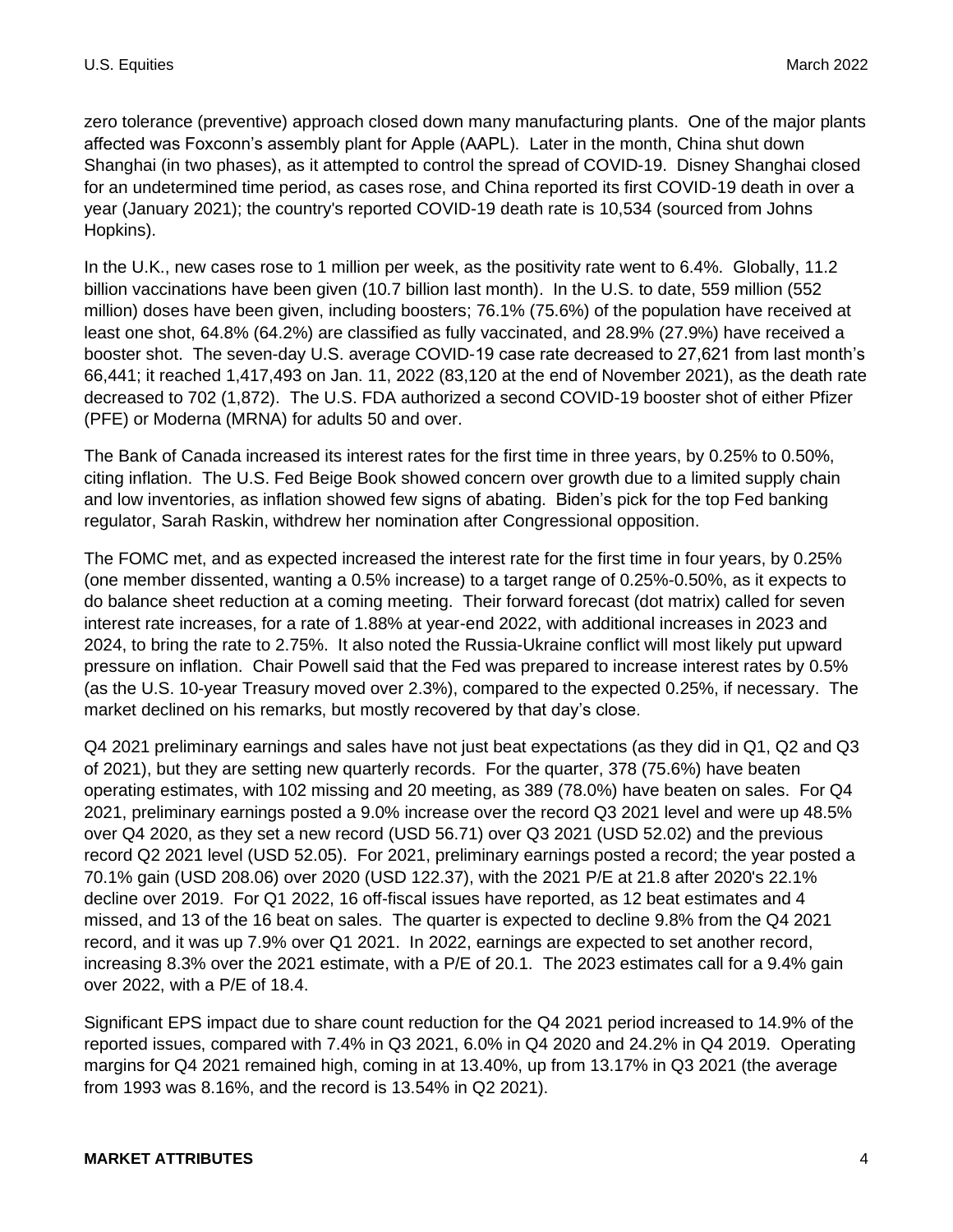Web-based merchandiser Amazon.com (AMZN) became the newest high-priced, high-market-value issue to announce a stock split, as it declared a 20-for-1 split, subject to shareholder approval (May 25, 2022). Amazon joins web search and advertising issue Alphabet (GOOG/L), which also announced a 20-for-1 stock split (going into effect in July 2022). Prior high splits include NVIDIA (4-for-1 in 2021; NVDA), Tesla (5-for-1 in 2020; TSLA), and Apple (4-for-1 in 2020). The market takeaway is that companies have returned to caring about their investable price level and may be moving back to managing their stock price in what is considered an investor-friendly range. Currently there are eight issues in the S&P 500 that have a stock price of over USD 1,000 (Alphabet Class A [GOOGL]; Alphabet Class C [GOOG]; Amazon.com [AMZN]; AutoZone [ANZ]; Booking Holdings [BKNG]; Chipotle Mexican Grill [CMG]; Mettler-Toledo International [MTD]; and NVR [NVR]), with 15 more between USD 500 and USD 1,000.

In an SEC filling, Tesla said it would ask its shareholders to authorize additional common stock in order to consider a stock split. Rideshare issue Uber Technology (UBER) added a "temporary fuel charge" for 60 days (USD 0.45 or USD 0.55 per ride, and USD 0.35 or USD 0.45 for Uber Eats). Coffee maker and retailer Starbucks' (SBUX) CEO Johnson stepped down (effective April 4, 2022), as former CEO Howard Schultz stepped in temporarily until a replacement was chosen. Package delivery issue FedEx (FDX) said founder (in 1973) and CEO Fred Smith (age 77) will step down (effective June 1, 2022), as COO Raj Subramaniam (56; with the company since 1991) will fill his position. Communication issue AT&T (T) announced it will spin off WarnerMedia (to AT&T holders), as it declared it would reduce its Q2 dividend (from USD Q0.52 to USD Q0.2775 per AT&T share).

S&P Dow Jones Indices added Health Care issue Molina Healthcare (MOH) to the S&P 500, as it removed analytics and solutions issue IHS Markit (INFO), which was acquired by S&P Global (SPGI). S&P Dow Jones Indices also announced that it would add Real Estate issue Camden Property Trust to the S&P 500 (from the S&P MidCap 400), as it removes People's United Financial, which is being acquired my M&T Bank (MTB), before the opening of April 4, 2022.

The [S&P Indices Versus Active \(SPIVA](https://www.spglobal.com/spdji/en/spiva/article/spiva-us/?utm_source=pdf_commentary)®) U.S. Year-End 2021 Scorecard reported that 85% of largecap stock pickers did not beat the S&P 500's total return for the one-year period (up from 60% in 2020); it was the  $12<sup>th</sup>$  consecutive year of underperformance by active managers.

Berkshire Hathaway's Class "A" shares topped USD 500,000 per share (closing at USD 529,921)—the month I started at S&P Indices (May 1977), it broke 100 (as did the S&P 500). Reports said Saudi Arabia was in talks to accept the Chinese yuan instead of the U.S. dollar for Chinese oil (current estimates are that 80% of global oil is traded in U.S. dollars). The SEC released a proposal to require companies to report climate issues, with those pleading initiatives to report details. In a strange bedfellows note, ride services issue Uber Technologies said it would align with New York City (yellow) cabs, in a deal that could aid Uber's driver shortage and the cabs' declining customers.

The 10-year U.S. Treasury Bond closed at 2.34% (after reaching 2.55%), up from last month's 1.85% (1.51% at year-end 2021, 0.92% at year-end 2020, 1.92% at year-end 2019, 2.69% at year-end 2018, and 2.41% at year-end 2017). The 30-year U.S. Treasury Bond closed at 2.45%, up from last month's 2.19% (1.91%, 1.65%, 2.30%, 3.02%, 3.05%). The pound closed at 1.3137, down from 1.3420 last month (1.3525, 1.3673, 1.3253, 1.2754, 1.3498); the euro closed at 1.1064, down from last month's 1.1219 (1.1379, 1.2182, 1.1172, 1.1461, 1.2000); the yen closed at 121.70 from last month's 114.92 (115.08, 103.24, 108.76, 109.58, 112.68); and the yuan closed at 6.3400 from last month's 6.3093 (6.3599, 6.5330, 6.9633, 6.8785, 6.5030). Oil closed at USD 101.20, after reaching USD 130.50 (then

#### **MARKET ATTRIBUTES** 5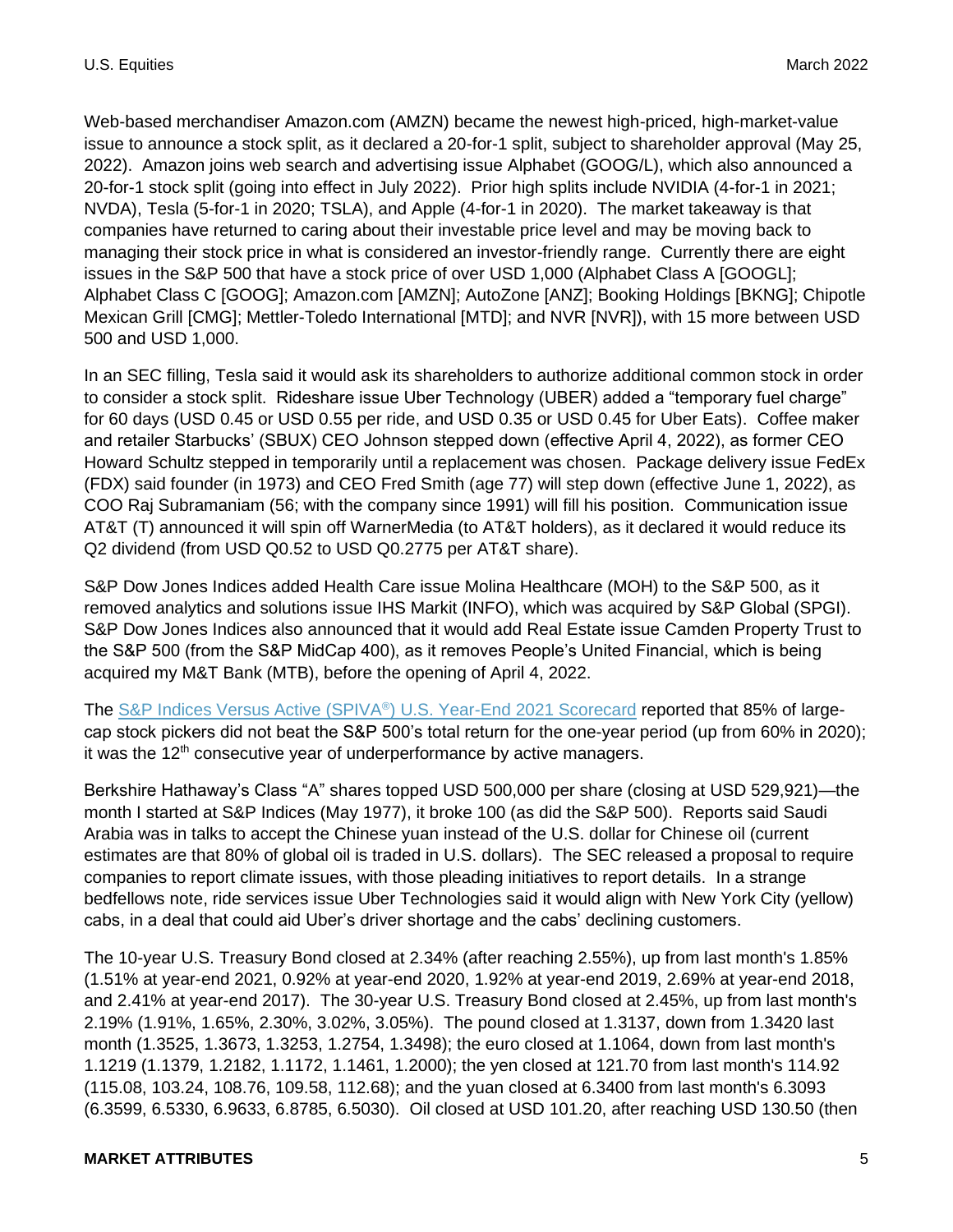declining to USD 98.44), up from last month's USD 95.66 (USD 75.40, USD 48.42, USD 61.21, USD 45.81, and USD 60.09). U.S. gasoline pump prices (EIA, all grades) increased, closing the month at USD 4.334 (after reaching USD 4.414) from last month's USD 3.701 per gallon (USD 3.375, USD 2.330, USD 2.658, USD 2.358, and USD 2.589). Gold closed at USD 1,942.00, up from last month's USD 1,910.40 (USD 1,829.80, USD 1,901.60, USD 1,520.00, USD 1,284.70, and USD 1,305.00). VIX® closed at 20.56, trading as high as 37.52 and as low as 18.67, down from 30.15 last month (17.22, 22.75, 13.78, 16.12, and 11.05). In 2021, it traded as high as 37.51 and as low as 14.10. In 2020, it traded as high as 85.47 and as low as 11.75.

#### **INDEX REVIEW**

#### **S&P 500**

The S&P 500 closed at 4,530.41, up 3.58% (3.71% with dividends) from last month's 4,373.94, when it was down 3.14% (-2.99%) from the prior month's 4,515.55 close, when the index was down 5.26% (-5.17%). The YTD return was -4.95% (-4.60%), and the one-year return was 14.03% (15.65%), with the index up 33.79% (38.35%) from its pre-COVID-19 Feb. 19, 2020, closing high. Monthly intraday volatility (daily high/low) decreased to 1.70% from last month's 1.87% (2.06% the month before that), as the YTD volatility was 1.87%, while 2021 was 0.97%, 2020 was 1.73%, and 2019 was 0.85% (2018 was 1.21%, and 2017 was 0.51%, which was the low since 1962). S&P 500 trading was up 15% (adjusted for trading days) over the past month, after the prior month's 5% increase, as the year-overyear rate was down 16% over March 2021, and the 12-month trading volume was down 29% over the prior period. In March, 14 of the 23 days posted at least a 1% change (9 up and 5 down, with 3 up at least 2% and 1 down at least 2%), while 10 of 19 (4 up and 6 down) did so last month, and 8 of the 20 (2 up and 6 down) the month before that; YTD, 32 moved at least 1% (15 up and 17 down, with 5 up at least 2% and 3 down at least 2%). For 2021, there were 55 moves of at least 1% (34 up and 21 down), with 7 moving at least 2% (2 up and 5 down); in 2020, there were 109 days that posted a 1% move (64 up and 45 down; 2019 posted 22 up at least 1% and 15 down at least 1%). Of the 23 trading days in March, 22 had a high/low intraday spread of at least 1% (last month had 17, 16 in January), with 1 having at least a 3% spread, the same as last month. For 2021, there were 93 at 1% and 3 at 3%; 2020 had 158 at 1% and 34 at 3%; 2019 had 73 at 1% and 1 at 3%; and in the fun days of 2008, there were 228 (of the 253 trading days) and 75, respectively.

Breadth improved and turned positive in March, as 315 issues gained (an average of 7.48% each), compared with February's 210 gainers (5.89%) and January's 162 (6.17%). Gains of 10% or more increased to 81 (average gain was 15.28%) from 36 (15.77%) last month and 33 (17.12%) the month before that; 5 issues gained at least 25% (36.53%), compared with 4 last month (30.32%) and 4 the month before that (30.77%). On the downside, 190 issues fell (an average loss of 5.71%), compared with 295 last month (-6.33%) and 342 (-9.34%) the month before that. For March, 30 issues (-13.58%) declined at least 10%, down from February's 45 issues (-15.10%) and January's 143 issues (-15.19%). No issue fell at least 25%, compared with 5 ( 35.38%) last month and 7 (28.90%) the month before that. For the YTD period, breadth remained negative, as 192 issues gained an average of 13.20%, compared to 162 (0.95%) last month, while 312 issues declined YTD (average -12.88%), down from 342 (-12.64%) last month. Gains of at least 10% were posted by 94 issues (22.37%), up from 57 (19.77%) last month, and declines of at least 10% were posted by 181 issues (-18.94%), compared to the prior month's 204 issues (-17.76%). Year-to-date, 27 (13 last month) issues were up at least 25% and 35 (15) down at least 25%. For 2021, breadth was strongly positive, as 434 issues gained an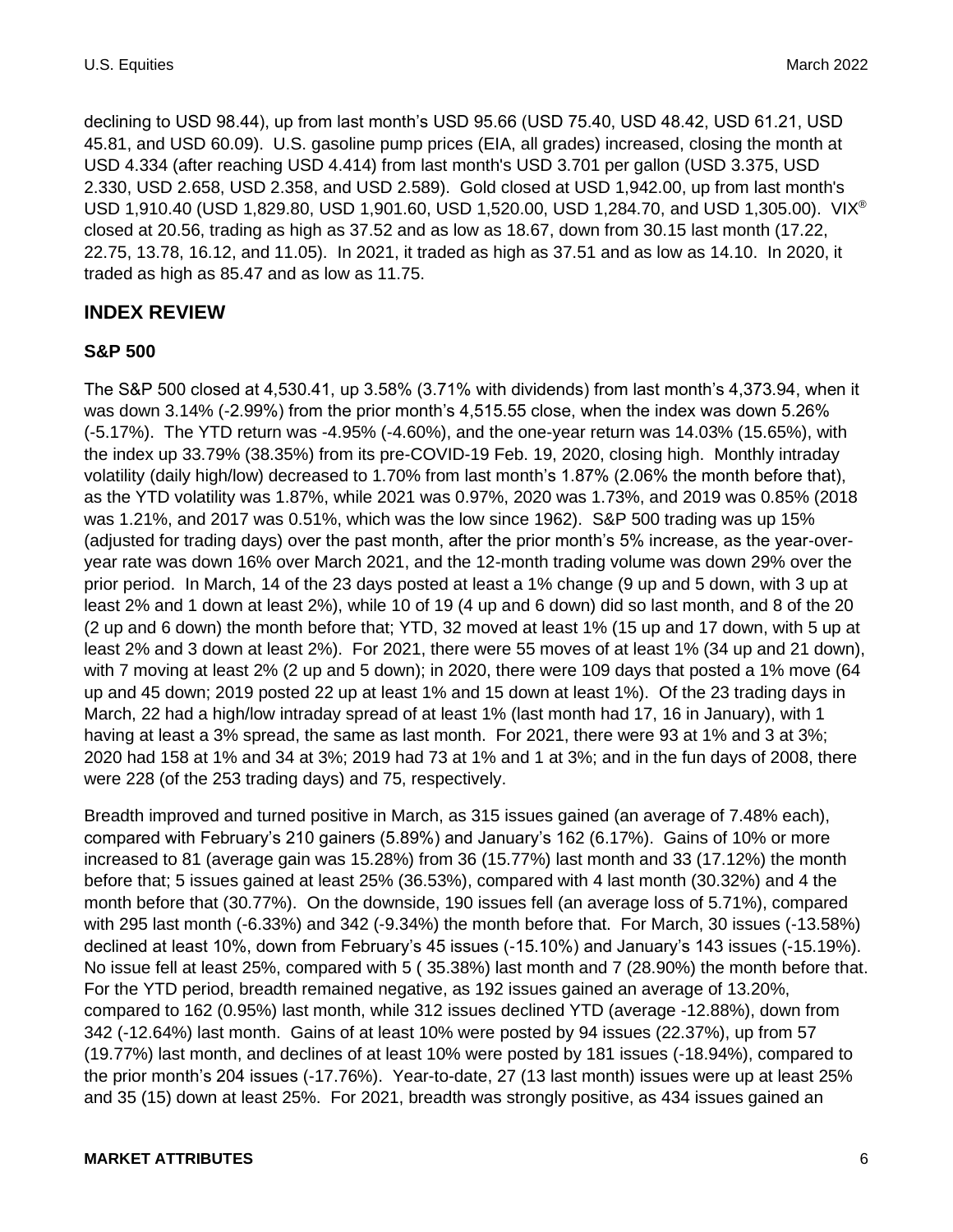average of 34.30%, and 70 issues declined (average -12.01%). Gains of at least 10% were posted by 367 issues (39.77%), compared with 36 issues that declined at least 10% (-19.27%), as 259 issues were up at least 25% and 7 were down at least 25%.

#### **The Dow**

Large caps reversed course this month, as the market moved beyond the current issues and planned for the future, seeing size as an advantage in regard to inflation and global market changes. The S&P 500 (up 3.58%) and The Dow (2.32%) posted stronger gains, beating the mid caps (1.21%) and small caps (which barely stayed positive, up 0.18%).

For the month, the index closed at 34,678.35, up 2.32% (2.49% with dividends) from last month's close of 33,892.60, when the index was down 3.53% (-3.29%) from the prior month's close of 35,131.86, when it was down 3.32% (-3.24%). The YTD return was down 4.57% (-4.10%), as the one-year return was up 5.14% (7.11%). The 3-year return was 33.75% (42.66% with dividends, 12.57% annualized), the 5-year return was 67.83% (87.51%, 13.40%), and the 10-year return was 162.48% (232.75%, 12.77%). Intraday volatility increased, as intraday swings (high/low) of at least 1% increased to 19 of the 23 trading days, up from last month's 17 of the 19 days and the prior month's 14 of 20, as 4 exceeded 2% (4 last month and 6 the month before that); 6 days increased 1% (3 last month), while 4 days declined at least 1% (6 last month).

It was a volatile month (which is not new for the market), as investors differentiated holdings by product and global exposure, and took into account their ability to continue to pass along price increases. Industrials illustrated the variance, as heavy machinery issue Caterpillar (CAT) did the best, up 18.79% for the month (7.78% YTD) and accounting for almost 30% of The Dow's gain, as tapes and abrasives maker 3M (MMM) gained 0.85% (-16.19% YTD), with airplane issue Boeing (BA) falling 6.74% (-4.88% YTD). Energy and related issues did well, as oil pulled back at month's end (but rose 6% for the month and 34% YTD), while Chevron (CVX) added 13.05% for the month (after last month's 9.65% gain) and was up 38.75% YTD (the best issue in The Dow). Consumer stocks were also mixed, with Walmart (WMT) adding 10.18% for the month (2.92% YTD), as fast-food restaurant McDonalds (MCD) gained 1.03% (-7.76%), while entertainment and resort issue Walt Disney (DIS) was down 7.61%—the worst issue in the Dow for the month (-11.45% YTD). Home improvement store Home Depot (HD) declined 5.22% and was down 27.87% YTD, the worst issue for that time period. Of note, Apple was up 5.75%, though it remained down 1.67% YTD. JPMorgan Chase (JPM) lost 3.86% (-13.91% YTD), as charge card and travel issue American Express (AXP) fell 3.88% but was up 14.30% YTD.

For the month, breadth increased and turned negative, as 18 of the 30 issues gained an average of 6.19% each, compared with last month's 9 issues gaining an average of 3.48%, and 10 the prior month (5.12%). For March, 3 issues gained at least 10% (14.02%), compared with none last month and 1 the month before that (11.91%). On the downside, 12 issues declined (average -3.53%), compared with 21 issues last month (average -5.71%) and 20 the month before that (-5.47%). No issue declined at least 10% this month, as two declined at least 10% last month (-12.20%) and three (-11.63%) did the month before that. Breadth was negative YTD, as 12 issues gained an average of 9.97% each, compared with 18 issues (9.37%) last month and 15 the month before that (17.76%), and 4 were up at least 10% (20.55%), down from 6 last month (19.39%) and up from 3 the month before that (14.53%). On the downside, 18 issues declined an average of 10.52%, while 12 (-10.51%) did so last month, and 15 did the month before that (-7.76%); 9 issues declined at least 10% (-16.11%), with 6 (-16.72%) doing so last month. For 2021, breadth was positive, as 23 issues gained an average of 23.08% each, while 16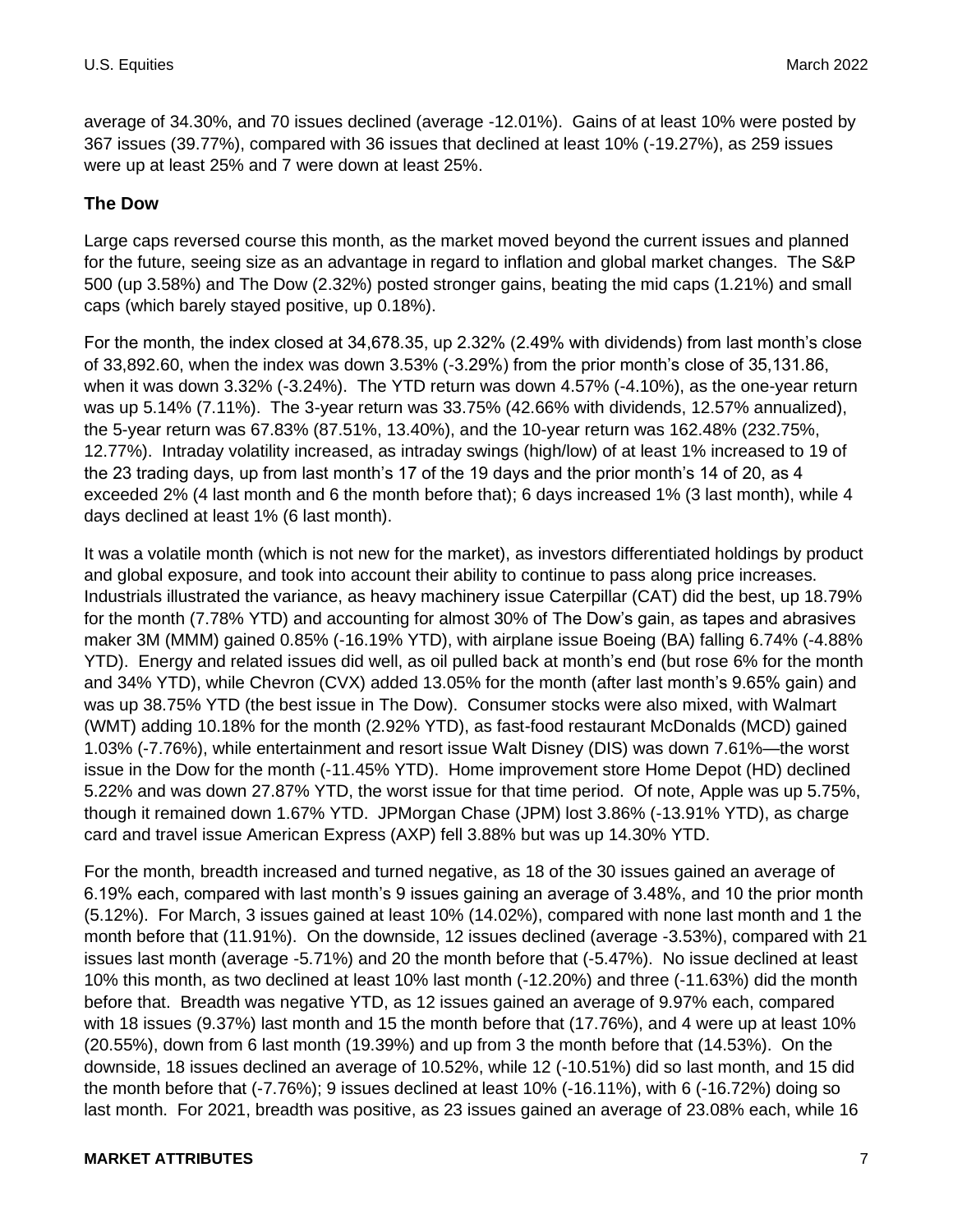were up at least 10% (31.27%). On the downside, 7 issues declined an average of 6.20%, as 2 declined at least 10% (-13.04%).

#### **S&P MidCap 400**

The S&P 400™ posted its second month of gains, though they were smaller than the large caps. For the month, the index posted a 1.21% gain, after last month's 0.99% gain (when large caps were in the red) and January's broad 7.29% decline. The March gain, however, was not enough to make the YTD return positive, as it remained in the red, down 5.22%, declining slightly more than the large caps (but better than the small caps). The one-year return was 3.32%, beating the small-cap index (-0.06%) but paling in comparison to the S&P 500's 14.02%. The 2-year return reflected the gains from the COVID-19 lows, with an 86.62% gain, as the 3-, 5- and 10-year returns were at 42.05%, 56.64% and 170.71%, respectively (annualized with dividends, they were 14.14%, 10.89% and 12.56%, respectively).

March posted positive returns for 9 of the 11 sectors, compared with 8 last month and 1 (Energy) in January. Sector spread increased, as the difference between the best (Energy, 20.42%) and worst (Consumer Discretionary, -5.65%) sectors increased to 21.03% from last month's 11.80%, and the YTD was a hefty 59.70% (23.56% last month). The 2021 spread was 66.59%, down from the 2020 spread of 76.16%.

For the month, Energy easily did the best, posting a strong 20.42% gain, after last month's 3.98% gain, as it was up 34.65% YTD (the best sector in the index). Materials was a distant second, up 7.46% and up 7.59% YTD, followed by Utilities, which gained 6.12% and turned positive YTD, up 0.80%. Health Care gained 4.45% in March but remained down 7.81% YTD, as Information Technology posted a 0.88% gain and was down 8.19% YTD. Consumer Discretionary declined the most, falling 5.65% for the month and down 14.78% YTD, the worst sector in the index, as Consumer Staples added 1.2% and was down 2.64% YTD.

Breadth declined a tick but remained positive, as 206 issues gained for the month, with an average increase of 9.10%, down from last month's 209 issues (7.28%), and significantly up from the prior month's 85 issues (5.11%). There were 64 issues that gained at least 10% (18.50%), compared with 50 (17.19%) last month and 10 (16.10%) the month before that. On the significant upside, 14 issues gained at least 25%, while 7 did so in the prior month. On the downside, 193 issues declined an average of 7.11%, up from last month's 190 issues (-6.19%) and down from the prior month's 315 issues (-9.19%). Declines of at least 10% were posted by 45 issues (-14.93%), compared with 34 issues last month (-17.07%) and 116 the month before that (-15.94%); 2 issues fell at least 25% (-31.50%), and 4 did last month (-31.51%). Year-to-date, breadth turned negative, as 147 issues gained (13.23%), compared with 205 (11.41%) last month, as 253 declined (-13.59%), down from the prior month's 195 ( 11.99%); 66 gained at least 10% (24.07%), down from last month's 94 (18.96%), and 141 declined at least 10% (-20.32%), up from 87 (-21.07%) last month. For 2021, 316 issues gained (39.19%), as 80 declined (-15.27%); 270 gained at least 10% (44.91%) and 44 declined at least 10% (-23.70%). Gains of at least 25% were posted by 178 issues, as 15 issues declined at least 25%.

## **S&P SmallCap 600**

The small-cap index, which did the best last month and the worst the month before that (January), did the worst this month, posting the worst YTD and one-year returns of any of the indices reported on here. For March, the S&P 600™ added 0.18%, after last month's 1.30% gain, and the prior month's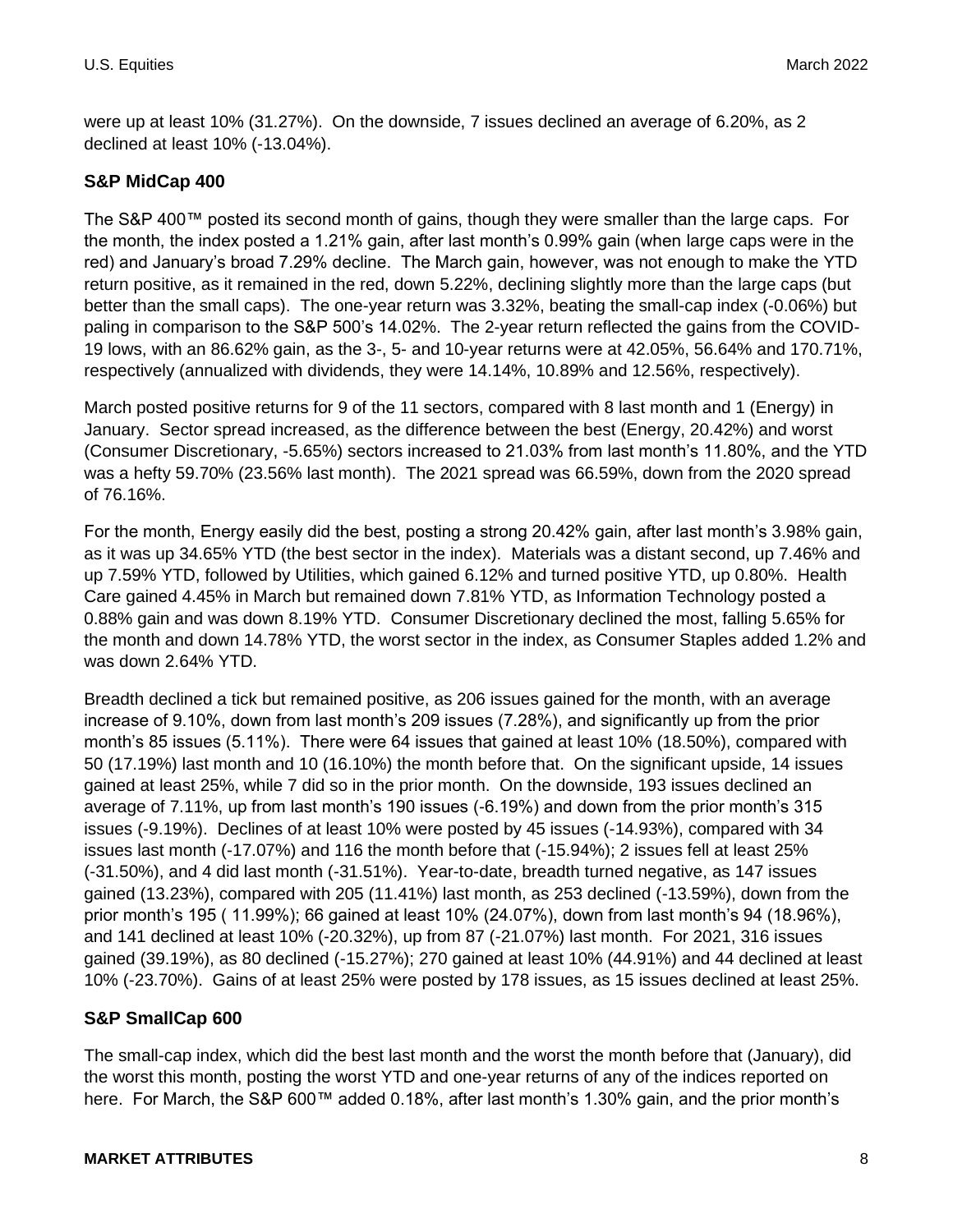broad 7.31% decline. The YTD return was down 5.93%, as the one-year period posted a 0.06% decline, the only negative headline index. The 2-year gain was an impressive 92.53%, which reflected the rebound from the COVID-19 declines, as the 3-year return was 40.37%, the 5-year period was up 56.19%, and the 10-year period was up 184.50%, second only to the S&P 500's 221.66%.

Sector variance increased to 21.03% from last month's 15.64% and January's 22.89%, as the YTD spread was 59.70%, up from 37.11% last month (the 2021 spread was 53.47%, down from 2020's 71.71%). For March, 7 of the 11 sectors gained, down from 8 last month, and 1 for January (Energy). Energy was again the best sector, as it added 14.45% in March, after February's 13.43% gain and January's 10.25% gain, as the YTD return was up 43.13%, the best of any sector in the headline indices. The one-year return, however, remained in a tick in the red, down 0.06%. Real Estate was a distant second, adding 3.73% for the month and down 4.36% YTD, followed by Utilities, which gained 2.89% and was down 1.53% YTD. Information Technology posted a 2.38% gain, but was down 9.98% YTD, with Health Care posting a 0.52% gain and down 10.31% YTD. Consumer Discretionary did the worst, falling 6.58% in March and down 16.57% YTD, the worst sector in the index. Consumer Staples fell 1.72% and was down 8.93% YTD.

For the month, breadth decreased and turned negative (but not by much), as 298 issues gained an average of 8.64% each, down from last month's 303 issues (10.30%) and up from the prior month's 140 issues (6.38%). On the downside, 301 issues declined an average of 7.85% each, up from 298 last month (-7.54%) and the prior month's 460 (-10.09%). There were 83 issues that gained at least 10% (20.64%), down from last month's 111 (21.28%) and up from the prior month's 30 (17.70%), while 83 issues declined at least 10% (-16.82%), up from 75 issues (-18.62%) last month and 208 (-16.24%) the month before that. Significant gains of 25% were booked by 20 issues (36.13%), compared with 24 last month (40.82%), while 9 issues lost at least 25% (-33.77%), compared with 14 last month (-33.13%). Year-to-date, 199 issues were up (18.99%), down from last month's 208 (14.30%), as 401 were down (-15.24%), compared with 292 (-14.32%) last month. Gains of at least 10% YTD numbered 95 (34.95%), down from last month's 150 (24.63%), as 242 declined at least 10% (-22.14%), up from 170 (-20.70%) last month. Gains of at least 25% were reported by 54 issues (48.94%), up from 51 (42.51%) last month, as 70 declined at least 25% (-34.45%), up from 46 (-34.20%) last month. For 2021, breadth was positive, as 443 issues gained (48.77%) and 151 were down (-19.77%). Gains of at least 10% for the period numbered 377 (56.31%), as 95 declined at least 10% (-28.39%). Gains of 25% or more were reported by 282 issues, as 47 declined at least 25% (-40.12%).

## **S&P Global BMI**

The S&P Global BMI reversed course and posted a 1.70% gain in March, with the help of the U.S. 3.11% gain, as excluding the U.S., it was down 0.25%, after falling 2.38% in February (-2.02% without the U.S.'s -2.64%) and 5.32% in January (-4.27% without the U.S.'s 6.05% decline). Year-to-date, global markets were down 6.00% and down 6.45% without the U.S.'s 5.69% decline, as the one-year return was up 4.11% and down 3.84% without the U.S.'s 10.43% gain. Longer term, the U.S. also dominated, as the two-year global return was 61.53% with the U.S.'s gain of 76.74% and 43.59% without it, while the three-year return was up 38.13% with the U.S.'s gain of 57.36% and 17.16% without it. From the U.S. presidential election on Nov. 3, 2020, it was up 24.90%, and absent the 32.72% U.S. gain, it was up 15.10%. S&P Dow Jones Indices removed all stocks listed (and/or domiciled) in Russia from its standard equity indices and reclassified Russia from an emerging market to "standalone." After a month of being closed, the Russian Moscow Stock Exchange (IMOEX)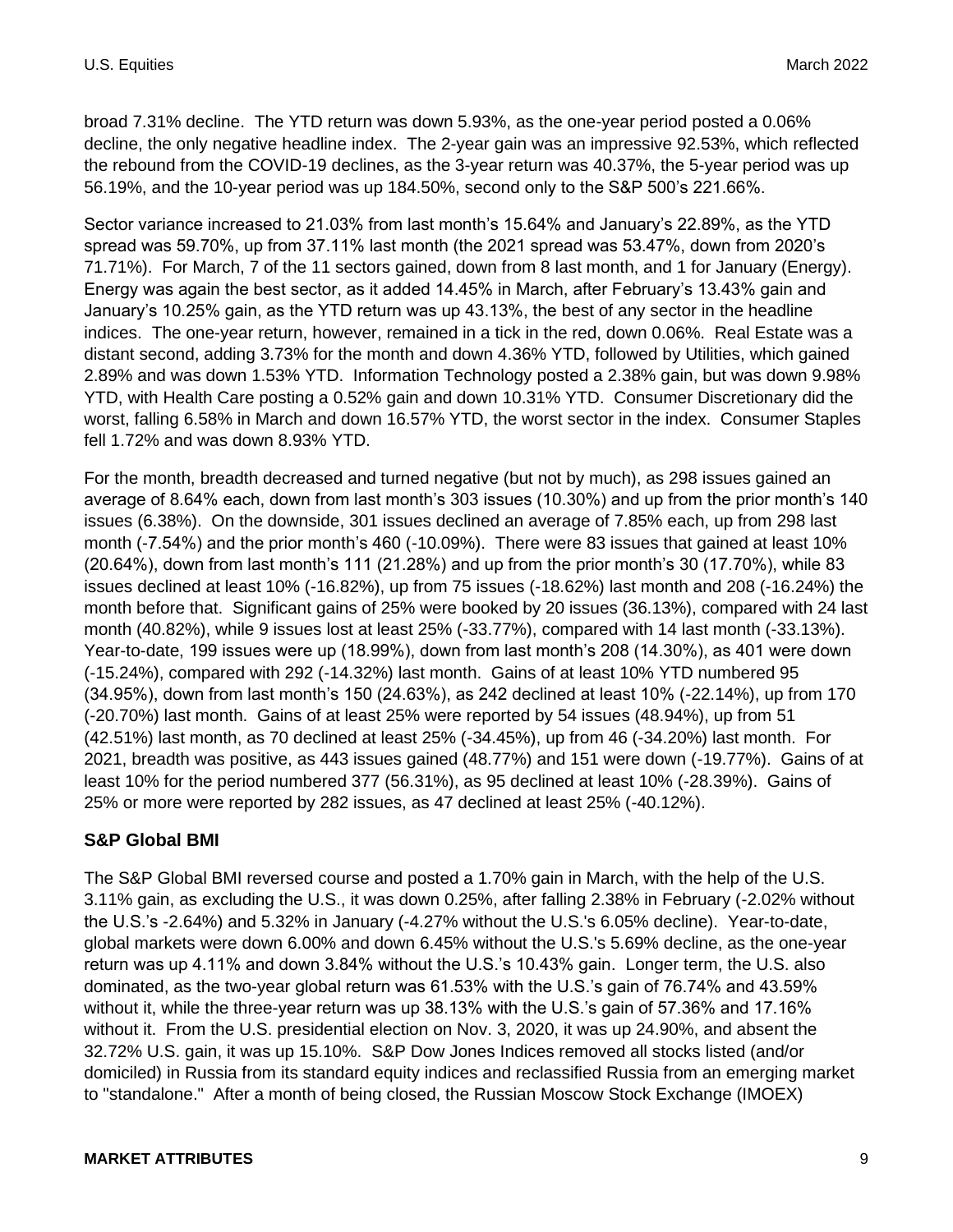reopened, with 33 of the 50 issues trading, closing the day up 4.3% from its Feb. 25, 2020, prior closing, and down 28.6% YTD.

For March 2022, the S&P Global BMI increased USD 1.306 trillion (down USD 1.875 trillion last month). Non-U.S. markets decreased USD 0.015 trillion (up USD 0.667 trillion), and the U.S. market increased USD 1.320 trillion (down USD 1.212 trillion). Sector variance decreased, as 9 of the 11 sectors gained, compared to 2 last month and only 1 gaining in January (all 11 were up in December 2021). The spread between the best (Energy, 5.60%) and worst (Consumer Staples, -0.76%) sectors for the month was 6.38%, down from last month's 7.69% and January's 20.18%.

Emerging markets posted a third consecutive month of declines, as they fell 2.55% in March, after February's 3.49% decline and January's 0.98% decline (December was up 1.41%), as the YTD period posted a 6.88% loss. The one-year period was down 10.23%, the two-year return was up 38.09%, and the three-year return was 9.66%. For March, 16 of the 24 (Russia is excluded) markets gained (even as the weighted index declined), up from last month's 13 and down from January's 19 (December had 19). Brazil did the best, adding 13.59% for the month, up 29.86% YTD and up 9.06% for the one-year period. Colombia was next, up 11.15% for the month, up 29.79% YTD and up 29.58% for the one-year period, followed by Chile, which was up 10.88% for the month, up 26.46% YTD and down 10.18% for the one-year period. Egypt did the worst, falling 14.31%, as it was down 20.00% YTD and down 6.92% for the one-year period. China was next, posting an 8.35% monthly decline, down 14.23% YTD and down 31.65% for the one-year period, followed by Pakistan, which was down 4.89% for the month, down 5.08% YTD and down 22.88% for the one-year period.

Developed markets did significantly better (again) than emerging (and better excluding the U.S, again), as they posted a consolidated 2.21% gain, after last month's 2.25% decline and January's 5.82% decline (December was up 4.08%); excluding the U.S., developed markets were up 0.54% for March, up from February's decline of 1.51% and January's -5.38% (4.73% in December). The YTD decline was 5.90% and was -6.30% excluding the U.S, as the one-year return was up 6.02% and -1.54% excluding the U.S. The two-year return was 64.69% and 45.60% excluding the U.S., and the threeyear return was 42.07% and 19.70% excluding the U.S. For March, 14 of the 25 markets gained, after 8 last month and none in January (24 gained in December and all 25 declined in November). Australia (again) did the best, as it added 9.97% for March (up 3.98% last month), was up 3.47% YTD, and was up 10.42% for the one-year period. Portugal was next, adding 6.50%, up 2.29% YTD, and up 6.60% for the one-year period, followed by Norway, which was up 5.52% for the month, up 5.92% YTD, and up 12.22% for the one-year period. Ireland did the worst, falling 7.55% for the month, down 17.69% YTD, and down 11.60% for the year. Austria was next, down 3.08% for the month, down 15.60% YTD, and down 3.99% for the one-year period, as Italy was next, down 2.72% for the month, down 10.91% YTD, and down 3.96% for the one-year period. Of note, Canada was up 5.19% for the month, up 4.19% YTD, and up 17.26% for the one-year period. The U.K. was down 0.99% for the month, down 2.27% YTD, and up 5.19% for the one-year period. Japan was down 2.02% for the month, down 7.66% YTD, and down 9.64% for the one-year period, while Germany was down 2.42% for the month, down 13.08% YTD, and down 13.60% for the one-year period.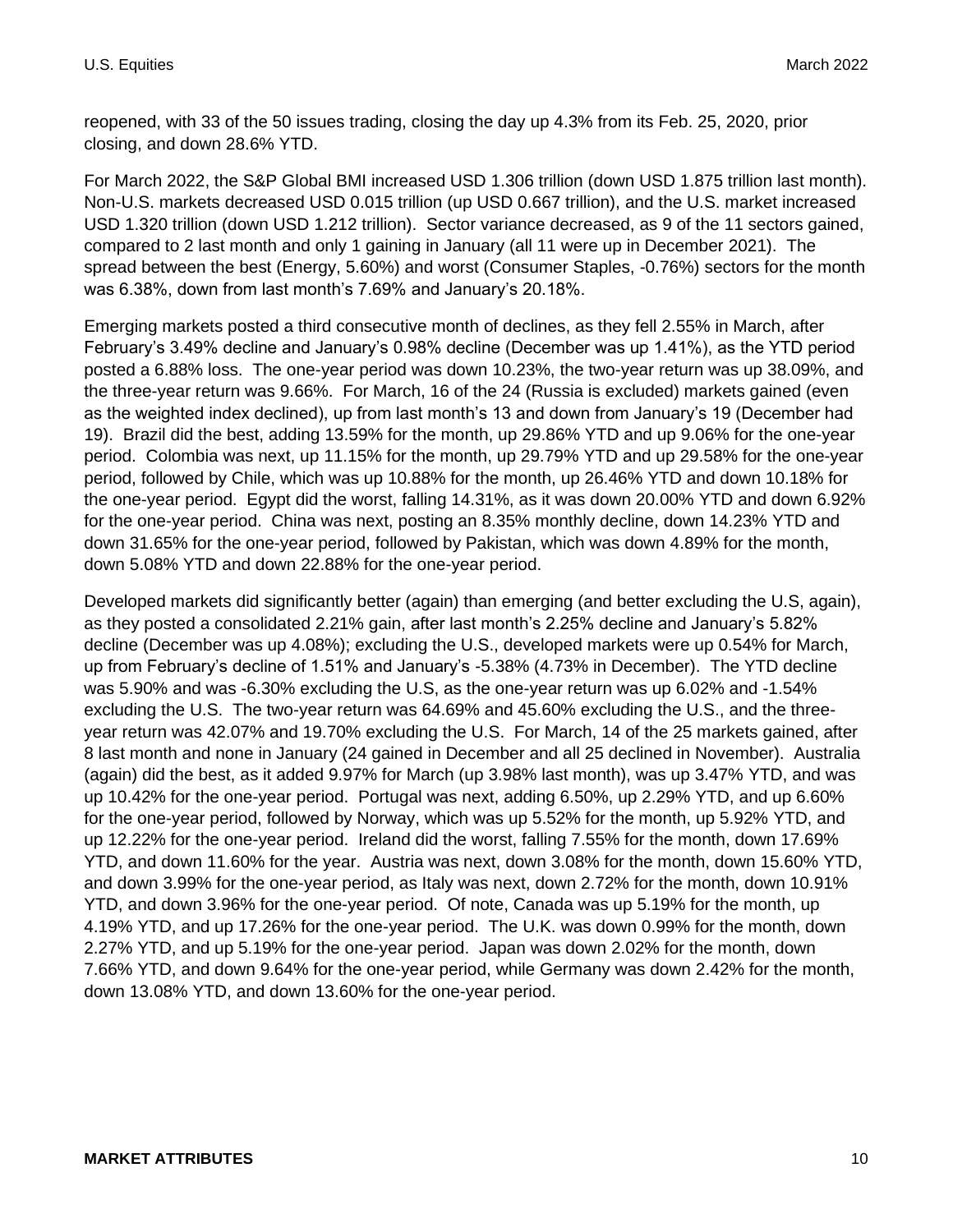# **PERFORMANCE RECAP**

| <b>Exhibit 2: Monthly Returns</b> |  |  |  |  |
|-----------------------------------|--|--|--|--|
|-----------------------------------|--|--|--|--|

| <b>S&amp;P 500</b>                            | <b>PRICE</b> | 1-MONTH (%) | <b>YTD (%)</b> | 1-YEAR (%) | 3-YEAR (%) | 5-YEAR (%) | 10-YEAR (%) |
|-----------------------------------------------|--------------|-------------|----------------|------------|------------|------------|-------------|
| Energy                                        | 581.93       | 8.78        | 37.66          | 57.33      | 18.89      | 13.21      | 8.08        |
| <b>Materials</b>                              | 553.45       | 5.82        | $-2.84$        | 11.87      | 59.37      | 68.36      | 136.37      |
| Industrials                                   | 870.46       | 3.29        | $-2.74$        | 4.63       | 37.65      | 55.54      | 169.06      |
| <b>Consumer Discretionary</b>                 | 1462.69      | 4.82        | $-9.19$        | 9.08       | 62.30      | 108.88     | 310.24      |
| <b>Consumer Staples</b>                       | 791.47       | 1.41        | $-1.63$        | 13.15      | 36.43      | 40.88      | 125.17      |
| <b>Health Care</b>                            | 1594.81      | 5.39        | $-2.99$        | 17.24      | 50.10      | 85.50      | 265.99      |
| <b>Financials</b>                             | 637.61       | $-0.35$     | $-1.91$        | 12.71      | 49.26      | 61.59      | 199.57      |
| Information Technology                        | 2794.08      | 3.44        | $-8.55$        | 19.86      | 115.07     | 208.33     | 462.68      |
| <b>Communication Services</b>                 | 235.09       | 0.93        | $-12.11$       | $-1.75$    | 49.09      | 40.20      | 79.94       |
| Utilities                                     | 378.12       | 10.08       | 3.96           | 16.25      | 28.11      | 45.29      | 112.34      |
| <b>Real Estate</b>                            | 302.42       | 7.28        | $-6.88$        | 22.44      | 34.79      | 54.76      | 112.84      |
| S&P 500                                       | 4530.41      | 3.58        | -4.95          | 14.03      | 59.84      | 91.75      | 221.66      |
| <b>DOW JONES INDUSTRIAL</b><br><b>AVERAGE</b> | <b>PRICE</b> | 1-MONTH (%) | <b>YTD (%)</b> | 1-YEAR (%) | 3-YEAR (%) | 5-YEAR (%) | 10-YEAR (%) |
| Dow Jones Industrial Average                  | 34678.35     | 2.32        | $-4.57$        | 5.14       | 33.75      | 67.83      | 162.48      |
| <b>S&amp;P MIDCAP 400</b>                     | <b>PRICE</b> | 1-MONTH (%) | <b>YTD (%)</b> | 1-YEAR (%) | 3-YEAR (%) | 5-YEAR (%) | 10-YEAR (%) |
| Energy                                        | 330.48       | 20.42       | 34.65          | 63.96      | $-6.38$    | $-24.10$   | $-53.87$    |
| <b>Materials</b>                              | 718.41       | 7.46        | 7.59           | 16.28      | 56.61      | 56.09      | 161.98      |
| Industrials                                   | 1537.69      | 0.40        | $-7.91$        | 3.46       | 54.37      | 77.86      | 234.37      |
| <b>Consumer Discretionary</b>                 | 1126.10      | $-5.65$     | $-14.78$       | $-10.85$   | 58.49      | 60.04      | 165.89      |
| <b>Consumer Staples</b>                       | 2231.21      | 1.20        | $-2.64$        | $-7.67$    | 29.91      | 29.31      | 176.65      |
| <b>Health Care</b>                            | 2765.16      | 4.45        | $-7.81$        | $-1.94$    | 44.01      | 93.17      | 385.75      |
| Financials                                    | 1261.00      | $-2.45$     | $-1.64$        | 8.59       | 37.23      | 37.27      | 149.19      |
| Information Technology                        | 4355.15      | 0.88        | $-8.19$        | $-2.15$    | 65.49      | 118.57     | 269.10      |
| <b>Communication Services</b>                 | 163.47       | 1.78        | $-3.88$        | $-13.20$   | $-4.57$    | $-26.52$   | $-6.80$     |
| <b>Utilities</b>                              | 592.85       | 6.12        | 0.80           | 7.31       | $-1.43$    | 15.68      | 103.14      |
| <b>Real Estate</b>                            | 259.01       | 4.09        | $-3.62$        | 17.94      | 7.04       | 16.75      |             |
| S&P MidCap 400                                | 2693.66      | 1.21        | $-5.22$        | 3.24       | 42.05      | 56.64      | 170.91      |
| <b>S&amp;P SMALLCAP 600</b>                   | <b>PRICE</b> | 1-MONTH (%) | <b>YTD (%)</b> | 1-YEAR (%) | 3-YEAR (%) | 5-YEAR (%) | 10-YEAR (%) |
| Energy                                        | 369.54       | 14.45       | 43.13          | 59.32      | $-5.83$    | $-44.25$   | $-72.18$    |
| <b>Materials</b>                              | 689.36       | 2.10        | 0.70           | 7.69       | 43.12      | 45.09      | 134.41      |
| Industrials                                   | 1526.49      | 0.88        | $-6.95$        | $-0.79$    | 47.33      | 66.74      | 209.92      |
| <b>Consumer Discretionary</b>                 | 856.99       | $-6.58$     | $-16.57$       | $-17.26$   | 53.73      | 76.95      | 194.36      |
| <b>Consumer Staples</b>                       | 2390.91      | $-1.72$     | $-8.93$        | 0.29       | 33.90      | 46.24      | 189.50      |
| <b>Health Care</b>                            | 3875.14      | 0.52        | $-10.31$       | $-12.50$   | 39.69      | 102.12     | 373.71      |
| Financials                                    | 1151.83      | $-3.64$     | $-5.76$        | $-1.02$    | 14.98      | 19.76      | 113.01      |
| <b>Information Technology</b>                 | 1219.02      | 2.38        | $-9.96$        | 2.23       | 73.53      | 91.34      | 347.73      |
| <b>Communication Services</b>                 | 3.94         | $-0.76$     | $-8.58$        | $-1.75$    | 24.29      | 42.75      | 60.85       |
| <b>Utilities</b>                              | 1165.10      | 2.89        | $-1.53$        | 12.76      | 15.78      | 36.14      | 141.19      |
| <b>Real Estate</b>                            | 214.34       | 3.73        | $-4.36$        | 10.61      | 5.30       | 11.44      |             |
| S&P SmallCap 600                              | 1318.54      | 0.18        | $-5.93$        | $-0.06$    | 40.37      | 56.19      | 184.50      |

Source: S&P Dow Jones Indices LLC. Data as of March 31, 2022. Past performance is no guarantee of future results. Table is provided for illustrative purposes. Returns shown are price returns.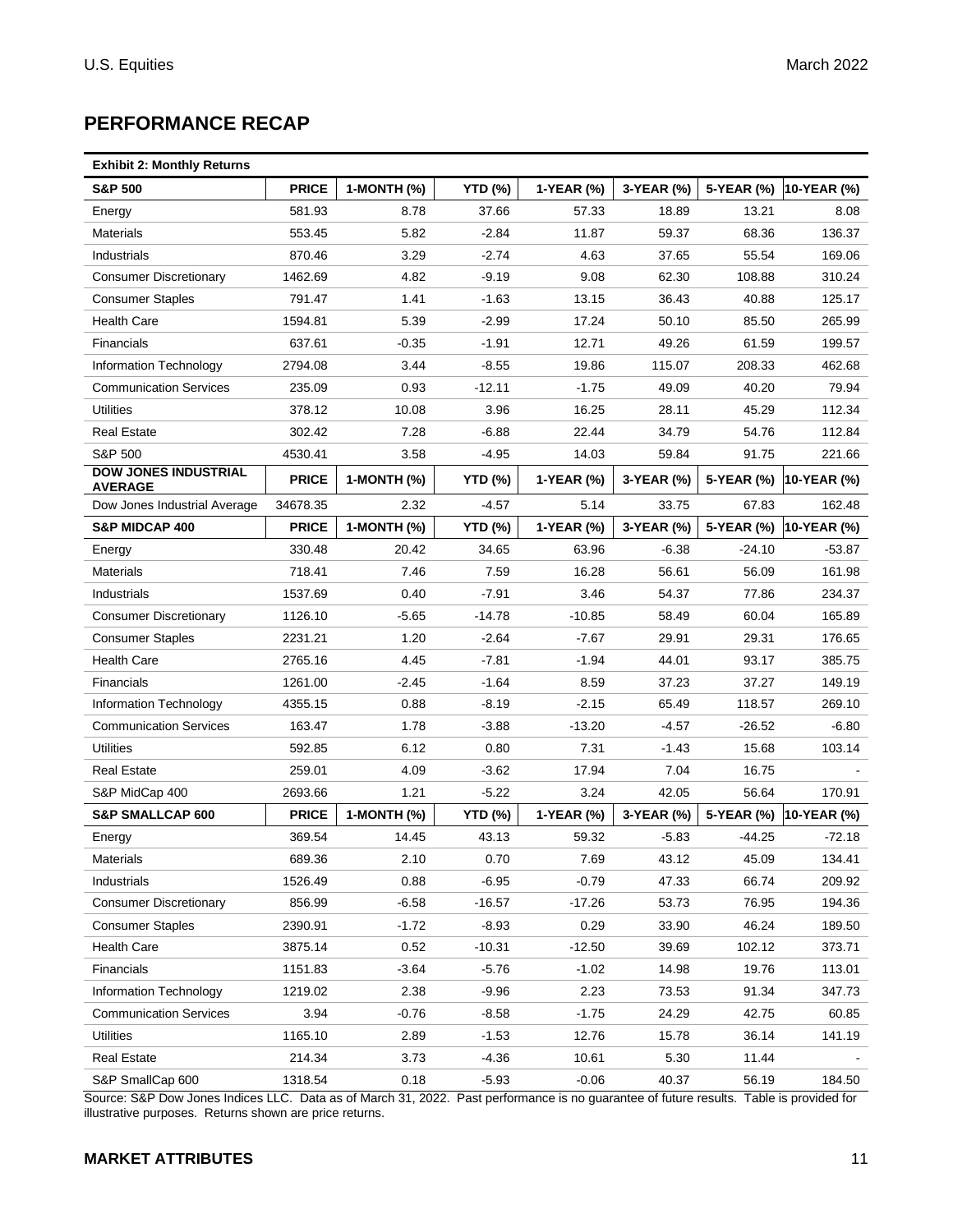| <b>Exhibit 3: Total Returns</b> |             |                |             |            |            |             |
|---------------------------------|-------------|----------------|-------------|------------|------------|-------------|
| <b>INDEX</b>                    | 1-MONTH (%) | <b>YTD (%)</b> | 6-MONTH (%) | 1-YEAR (%) | 5-YEAR (%) | 10-YEAR (%) |
| S&P 500                         | 3.71        | $-4.60$        | 5.92        | 15.65      | 109.94     | 291.97      |
| S&P MidCap 400                  | 1.38        | $-4.88$        | 2.73        | 4.59       | 69.28      | 216.29      |
| S&P SmallCap 600                | 0.37        | $-5.62$        | $-0.30$     | 1.23       | 67.70      | 226.39      |
| S&P Composite 1500              | 3.50        | $-4.64$        | 5.58        | 14.57      | 105.85     | 284.89      |
| Dow Jones Industrial Average    | 2.49        | $-4.10$        | 3.44        | 7.11       | 87.51      | 232.75      |

Source: S&P Dow Jones Indices LLC. Data as of March 31, 2022. Index performance based on total return in USD. Past performance is no guarantee of future results. Table is provided for illustrative purposes.

| Exhibit 4: S&P Global BMI, Emerging, Sorted by March Performance |             |                |             |            |            |            |
|------------------------------------------------------------------|-------------|----------------|-------------|------------|------------|------------|
| <b>BMI MEMBER</b>                                                | 1-MONTH (%) | <b>YTD (%)</b> | 6-MONTH (%) | 1-YEAR (%) | 2-YEAR (%) | 3-YEAR (%) |
| Global                                                           | 1.70        | $-6.00$        | $-0.86$     | 4.11       | 61.53      | 38.13      |
| Global Ex-U.S.                                                   | $-0.25$     | -6.45          | $-5.52$     | $-3.84$    | 43.59      | 17.16      |
|                                                                  |             |                |             |            |            |            |
| Emerging                                                         | $-2.55$     | $-6.88$        | $-8.14$     | $-10.23$   | 38.09      | 9.66       |
|                                                                  |             |                |             |            |            |            |
| Brazil                                                           | 13.59       | 29.86          | 14.51       | 9.06       | 58.89      | $-8.09$    |
| Colombia                                                         | 11.15       | 29.79          | 26.86       | 29.58      | 68.72      | $-7.91$    |
| Chile                                                            | 10.88       | 26.46          | 16.85       | $-10.18$   | 44.56      | $-25.94$   |
| Peru                                                             | 9.67        | 31.08          | 47.48       | 15.75      | 46.82      | $-13.40$   |
| Turkey                                                           | 9.06        | 8.72           | $-5.26$     | $-9.96$    | 7.33       | $-12.41$   |
| Mexico                                                           | 8.34        | 8.49           | 12.65       | 21.44      | 92.85      | 26.14      |
| Kuwait                                                           | 7.76        | 16.59          | 19.65       | 40.64      | 82.21      | 50.25      |
| U.A.E.                                                           | 7.73        | 17.17          | 29.79       | 51.07      | 127.91     | 48.65      |
| South Africa                                                     | 7.66        | 18.20          | 17.60       | 11.58      | 100.32     | 21.64      |
| Poland                                                           | 6.67        | $-10.45$       | $-12.22$    | 5.10       | 48.32      | $-10.46$   |
| Czech Republic                                                   | 6.55        | 3.11           | 14.04       | 41.70      | 121.53     | 36.03      |
| Saudi Arabia                                                     | 4.15        | 15.49          | 12.91       | 31.23      | 103.08     | 47.07      |
| Qatar                                                            | 4.03        | 14.35          | 16.80       | 28.29      | 55.64      | 26.95      |
| India                                                            | 3.75        | $-2.87$        | $-2.72$     | 18.12      | 117.04     | 45.76      |
| Indonesia                                                        | 3.39        | 7.11           | 12.20       | 13.37      | 63.48      | $-3.02$    |
| Hungary                                                          | 1.33        | $-16.51$       | $-24.54$    | $-8.55$    | 31.41      | $-13.57$   |
| Greece                                                           | $-0.17$     | 4.81           | 2.96        | 9.24       | 77.19      | 27.91      |
| Malaysia                                                         | $-0.60$     | $-0.81$        | $-0.33$     | $-4.31$    | 22.84      | $-7.79$    |
| Thailand                                                         | $-1.50$     | 2.11           | 7.18        | $-0.71$    | 46.50      | $-2.80$    |
| Taiwan                                                           | $-1.83$     | $-6.57$        | 2.26        | 6.36       | 94.68      | 81.89      |
| Philippines                                                      | $-2.64$     | $-0.64$        | 2.18        | 6.76       | 37.81      | $-6.73$    |
| Pakistan                                                         | $-4.89$     | $-5.08$        | $-10.26$    | $-22.88$   | 16.06      | $-32.38$   |
| China                                                            | $-8.35$     | $-14.23$       | $-19.05$    | $-31.65$   | $-2.96$    | $-11.08$   |
| Egypt                                                            | $-14.31$    | $-20.00$       | -7.77       | $-6.92$    | 0.02       | $-25.39$   |

Source: S&P Dow Jones Indices LLC. Data as of March 31, 2022. Past performance is no guarantee of future results. Table is provided for illustrative purposes. Returns shown are price returns.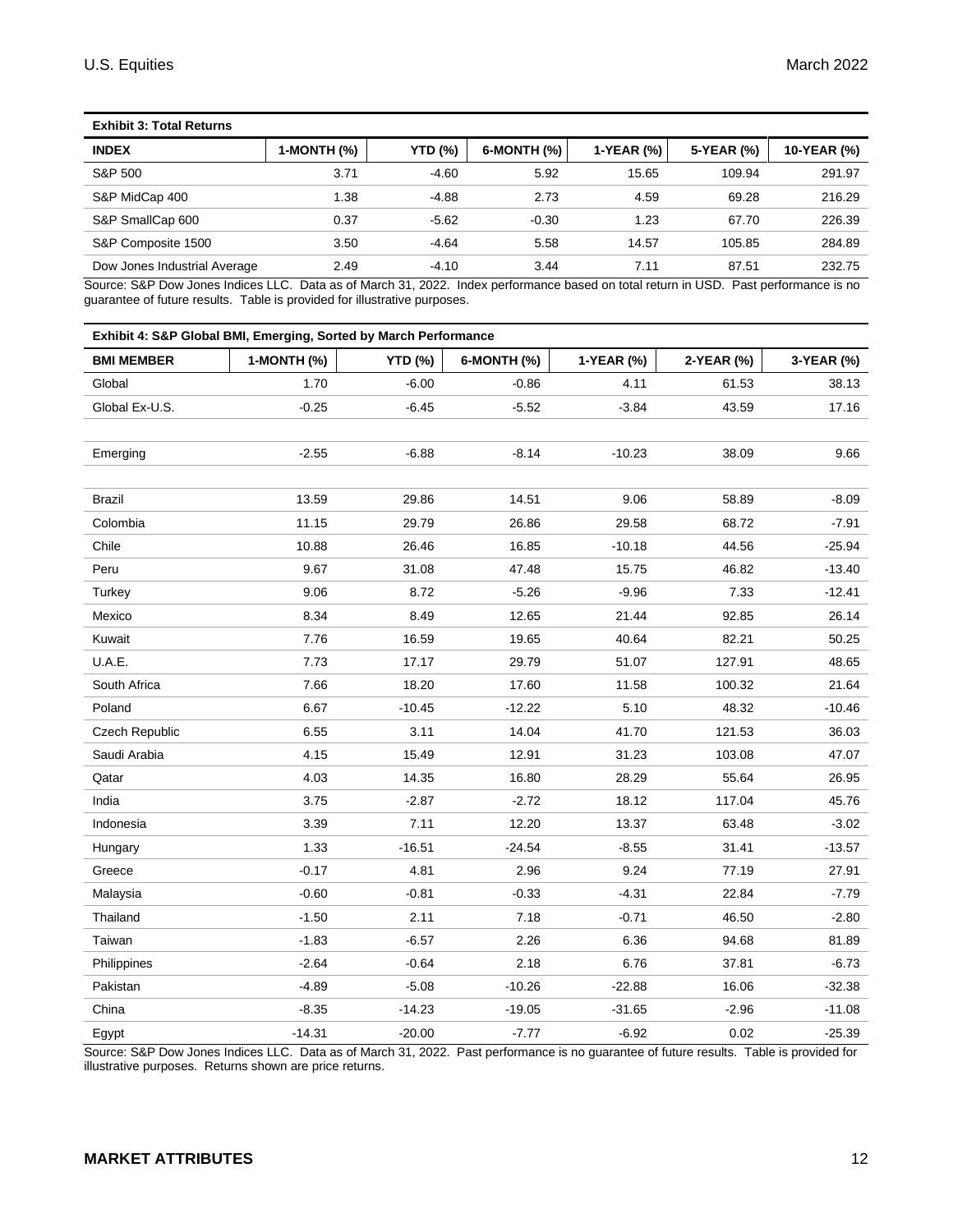| Exhibit 5: S&P Global BMI, Developed, Sorted by March Performance |             |                |             |            |            |            |
|-------------------------------------------------------------------|-------------|----------------|-------------|------------|------------|------------|
| <b>BMI MEMBER</b>                                                 | 1-MONTH (%) | <b>YTD (%)</b> | 6-MONTH (%) | 1-YEAR (%) | 2-YEAR (%) | 3-YEAR (%) |
| Developed                                                         | 2.21        | $-5.90$        | 0.05        | 6.02       | 64.69      | 42.07      |
| Developed Ex-U.S.                                                 | 0.54        | $-6.30$        | $-4.62$     | $-1.54$    | 45.60      | 19.70      |
|                                                                   |             |                |             |            |            |            |
| Australia                                                         | 9.97        | 3.47           | 5.93        | 10.42      | 86.66      | 31.82      |
| Portugal                                                          | 6.50        | 2.29           | 3.73        | 6.60       | 33.77      | 11.93      |
| Norway                                                            | 5.52        | 5.92           | 6.85        | 12.22      | 98.90      | 27.38      |
| Canada                                                            | 5.19        | 4.19           | 10.21       | 17.26      | 88.77      | 45.65      |
| New Zealand                                                       | 3.25        | $-9.73$        | $-12.14$    | $-11.93$   | 31.45      | 15.55      |
| <b>United States</b>                                              | 3.11        | $-5.69$        | 2.66        | 10.43      | 76.74      | 57.36      |
| Singapore                                                         | 2.69        | $-4.12$        | $-11.00$    | $-3.75$    | 52.49      | 17.03      |
| Denmark                                                           | 2.65        | $-8.14$        | $-4.06$     | 9.86       | 68.20      | 67.84      |
| Sweden                                                            | 2.63        | $-17.40$       | $-12.08$    | $-9.66$    | 61.96      | 43.64      |
| Luxembourg                                                        | 1.27        | $-4.91$        | $-6.57$     | 3.25       | 113.90     | 14.90      |
| Switzerland                                                       | 1.03        | $-7.54$        | 3.45        | 10.40      | 36.32      | 37.09      |
| Belgium                                                           | 0.82        | $-4.38$        | $-2.84$     | $-0.18$    | 29.75      | $-2.81$    |
| Korea                                                             | 0.75        | $-9.41$        | $-10.69$    | $-16.46$   | 56.78      | 24.86      |
| Israel                                                            | 0.22        | $-5.54$        | 2.40        | 12.09      | 64.35      | 41.26      |
| Spain                                                             | $-0.69$     | $-4.34$        | $-6.36$     | $-5.82$    | 26.12      | $-10.13$   |
| Netherlands                                                       | $-0.79$     | $-15.86$       | $-13.36$    | $-3.91$    | 71.22      | 54.94      |
| France                                                            | $-0.84$     | $-9.06$        | $-3.06$     | 1.98       | 50.85      | 20.05      |
| United Kingdom                                                    | $-0.99$     | $-2.27$        | 1.76        | 5.19       | 41.62      | 3.93       |
| Hong Kong                                                         | $-1.24$     | $-4.12$        | $-7.50$     | $-18.67$   | 13.74      | $-13.97$   |
| Finland                                                           | $-1.95$     | $-14.75$       | $-13.23$    | $-6.47$    | 44.60      | 15.18      |
| Japan                                                             | $-2.02$     | $-7.66$        | $-12.20$    | $-9.64$    | 23.67      | 11.30      |
| Germany                                                           | $-2.42$     | $-13.08$       | $-12.76$    | $-13.60$   | 36.24      | 10.18      |
| Italy                                                             | $-2.72$     | $-10.91$       | $-7.01$     | $-3.96$    | 48.67      | 15.37      |
| Austria                                                           | $-3.08$     | $-15.60$       | $-13.43$    | $-3.99$    | 62.42      | 2.86       |
| Ireland                                                           | $-7.55$     | $-17.69$       | $-16.23$    | $-11.60$   | 44.04      | 22.02      |

Source: S&P Dow Jones Indices LLC. Data as of March 31, 2022. Past performance is no guarantee of future results. Table is provided for illustrative purposes. Returns shown are price returns.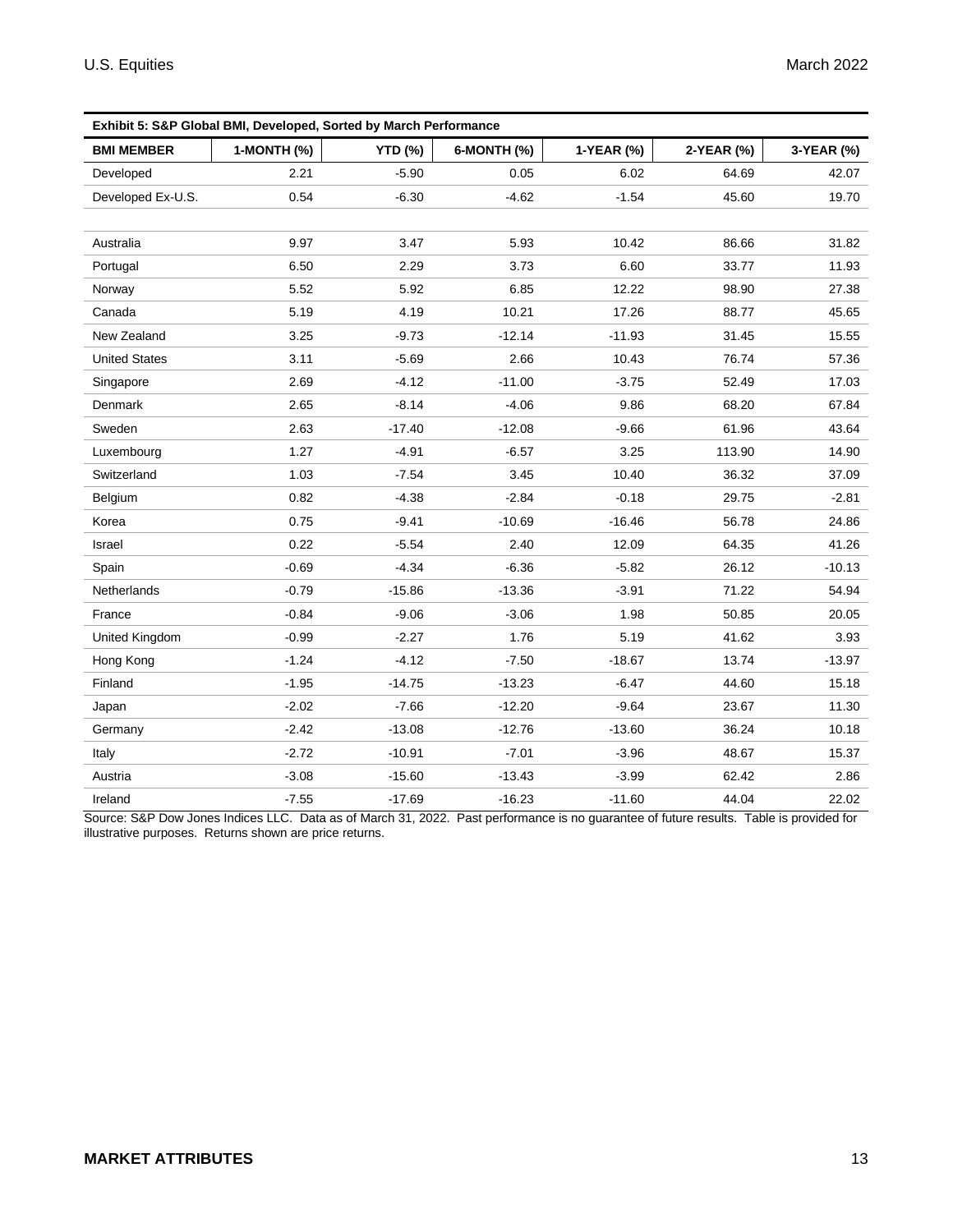| <b>Exhibit 6: Price-to-Earnings Ratios</b> |           |            |                       |                       |
|--------------------------------------------|-----------|------------|-----------------------|-----------------------|
| <b>INDEX</b>                               | 2019      | 2020       | <b>ESTIMATED 2021</b> | <b>ESTIMATED 2022</b> |
| S&P 500                                    | 20.56     | 30.69      | 21.76                 | 20.09                 |
| S&P 500 Consumer Discretionary             | 24.98     | 46.04      | 32.32                 | 29.13                 |
| S&P 500 Consumer Staples                   | 21.21     | 21.72      | 22.54                 | 21.73                 |
| S&P 500 Energy                             | 28.36     | $-10.37$   | 18.72                 | 10.91                 |
| S&P 500 Financials                         | 11.77     | 15.01      | 10.76                 | 14.69                 |
| S&P 500 Health Care                        | 21.36     | 22.86      | 20.42                 | 16.44                 |
| S&P 500 Industrials                        | 19.38     | 55.14      | 27.30                 | 20.74                 |
| S&P 500 Information Technology             | 25.60     | 33.80      | 29.88                 | 25.10                 |
| S&P 500 Materials                          | 22.64     | 28.72      | 18.13                 | 15.81                 |
| S&P 500 Communication Services             | 22.03     | 30.57      | 18.90                 | 18.64                 |
| S&P 500 Utilities                          | 20.97     | 20.46      | 24.75                 | 21.83                 |
| S&P 500 Real Estate                        | 34.33     | 43.17      | 37.76                 | 46.96                 |
| <b>INDEX</b>                               | 2019      | 2020       | <b>ESTIMATED 2021</b> | <b>ESTIMATED 2022</b> |
| S&P MidCap 400                             | 21.72     | 31.10      | 17.51                 | 14.70                 |
| S&P 400 Consumer Discretionary             | 20.91     | 30.38      | 11.87                 | 11.08                 |
| S&P 400 Consumer Staples                   | 22.96     | 22.04      | 18.82                 | 17.04                 |
| S&P 400 Energy                             | $-119.57$ | $-6.25$    | $-33048.00$           | 12.42                 |
| S&P 400 Financials                         | 12.58     | 14.37      | 11.17                 | 11.12                 |
| S&P 400 Health Care                        | 25.10     | 35.70      | 32.72                 | 23.87                 |
| S&P 400 Industrials                        | 21.91     | 35.02      | 21.78                 | 16.97                 |
| S&P 400 Information Technology             | 35.91     | 50.18      | 30.29                 | 19.96                 |
| S&P 400 Materials                          | 17.45     | 24.55      | 8.45                  | 8.03                  |
| S&P 400 Communication Services             | 23.38     | 63.53      | 35.46                 | 19.96                 |
| S&P 400 Utilities                          | 22.90     | 16.81      | 16.57                 | 17.85                 |
| S&P 400 Real Estate                        | 30.44     | 66.10      | 33.46                 | 32.62                 |
| <b>INDEX</b>                               | 2019      | 2020       | <b>ESTIMATED 2021</b> | <b>ESTIMATED 2022</b> |
| S&P SmallCap 600                           | 33.29     | $-280.36$  | 17.73                 | 14.28                 |
| S&P 600 Consumer Discretionary             | 17.52     | 30.33      | 8.96                  | 7.84                  |
| S&P 600 Consumer Staples                   | 27.06     | 19.37      | 20.13                 | 18.45                 |
| S&P 600 Energy                             | $-4.61$   | $-0.97$    | 84.95                 | 9.61                  |
| S&P 600 Financials                         | 14.58     | 25.69      | 10.52                 | 12.17                 |
| S&P 600 Health Care                        | 284.78    | 160.03     | 47.15                 | 30.49                 |
| S&P 600 Industrials                        | 20.05     | 34.11      | 17.00                 | 14.56                 |
| S&P 600 Information Technology             | 54.99     | 61.15      | 33.43                 | 18.73                 |
| S&P 600 Materials                          | 22.69     | 46.89      | 19.78                 | 12.85                 |
| S&P 600 Communication Services             | 1071.39   | $-2171.53$ | 35.82                 | 17.91                 |
| S&P 600 Utilities                          | 29.67     | 25.47      | 25.91                 | 25.97                 |
| S&P 600 Real Estate                        | 34.23     | 1416.00    | 41.70                 | 31.29                 |

Source: S&P Dow Jones Indices LLC. Data as of March 31, 2022. Past performance is no guarantee of future results. Table is provided for illustrative purposes.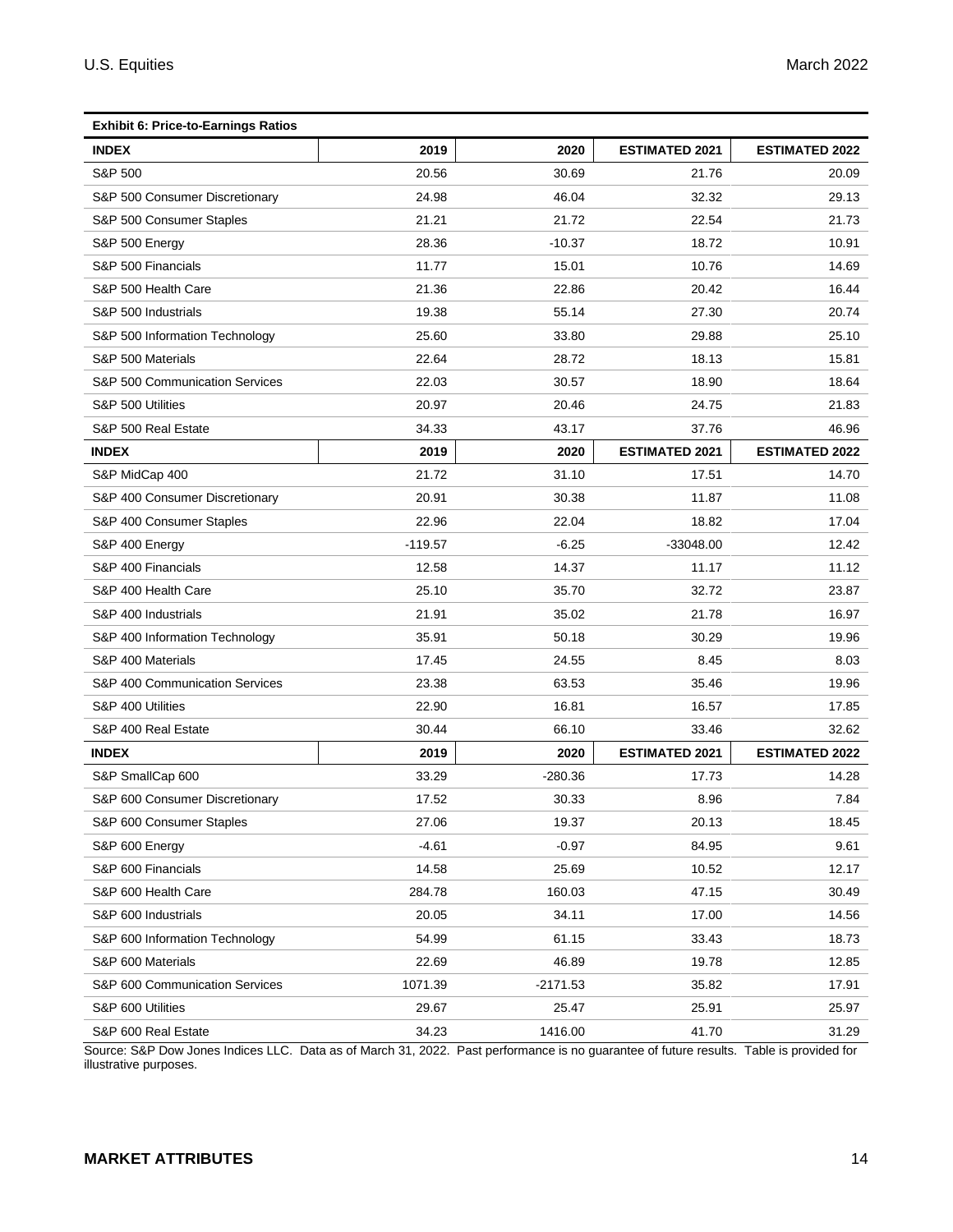| <b>Exhibit 7: Operating EPS Changes</b> |                                       |                                       |                                        |                                       |                                        |                                  |                                   |
|-----------------------------------------|---------------------------------------|---------------------------------------|----------------------------------------|---------------------------------------|----------------------------------------|----------------------------------|-----------------------------------|
| <b>INDEX</b>                            | Q1 2021<br><b>OVER</b><br>Q1 2020 (%) | Q2 2021<br><b>OVER</b><br>Q2 2020 (%) | Q3 2021<br><b>OVER</b><br>Q32020(%)    | Q4 2021E<br>OVER<br>Q4 2020 (%)       | Q1 2022E<br><b>OVER</b><br>Q1 2021 (%) | 2021E<br><b>OVER</b><br>2020 (%) | 2022E<br><b>OVER</b><br>2021E (%) |
| S&P 500                                 | 143.13                                | 94.29                                 | 37.26                                  | 48.53                                 | 7.93                                   | 70.13                            | 8.31                              |
| S&P 500 Consumer Discretionary          | 159.19                                | 173.51                                | $-10.78$                               | 52.87                                 | $-12.44$                               | 59.99                            | 10.96                             |
| S&P 500 Consumer Staples                | 6.80                                  | 14.11                                 | $-0.43$                                | 19.95                                 | 3.82                                   | 9.54                             | 3.70                              |
| S&P 500 Energy                          | 136.24                                | 169.70                                | 675.76                                 | 246.78                                | 282.83                                 | 212.69                           | 71.53                             |
| S&P 500 Financials                      | 1457.80                               | 108.10                                | 6.48                                   | 11.61                                 | $-29.53$                               | 81.39                            | $-26.78$                          |
| S&P 500 Health Care                     | 34.56                                 | 25.53                                 | 41.28                                  | 38.07                                 | 26.97                                  | 34.80                            | 24.20                             |
| S&P 500 Industrials                     | 49.10                                 | 316.83                                | 93.72                                  | 181.13                                | 34.66                                  | 134.58                           | 31.65                             |
| S&P 500 Information Technology          | 47.45                                 | 50.97                                 | 44.92                                  | 18.69                                 | 20.36                                  | 37.93                            | 19.07                             |
| S&P 500 Materials                       | 78.05                                 | 141.16                                | 109.11                                 | 54.39                                 | 42.98                                  | 92.31                            | 14.71                             |
| S&P 500 Communication Services          | 82.35                                 | 99.37                                 | 56.92                                  | 54.19                                 | -8.71                                  | 71.35                            | 1.37                              |
| S&P 500 Utilities                       | 36.18                                 | $-17.37$                              | $-2.46$                                | $-21.88$                              | 0.86                                   | $-2.05$                          | 13.35                             |
| S&P 500 Real Estate                     | $-9.70$                               | 85.96                                 | 107.14                                 | 58.00                                 | 0.00                                   | 51.99                            | $-19.60$                          |
| <b>INDEX</b>                            | Q2 2021<br><b>OVER</b><br>Q2 2020 (%) | Q3 2021<br><b>OVER</b><br>Q3 2020 (%) | Q4 2021E<br><b>OVER</b><br>Q4 2020 (%) | Q1 2022<br><b>OVER</b><br>Q1 2021 (%) | Q1 2022E<br><b>OVER</b><br>Q1 2021 (%) | 2021E<br><b>OVER</b><br>2020 (%) | 2022E<br><b>OVER</b><br>2021E (%) |
| S&P MidCap 400                          | 97.30                                 | 311.11                                | 93.10                                  | 59.36                                 | 24.16                                  | 107.40                           | 19.08                             |
| S&P 400 Consumer Discretionary          | 855.35                                | 5744.19                               | 49.76                                  | 60.00                                 | $-6.04$                                | 176.68                           | 7.06                              |
| S&P 400 Consumer Staples                | 111.59                                | 31.84                                 | 5.44                                   | $-12.41$                              | $-16.82$                               | 24.49                            | 10.46                             |
| S&P 400 Energy                          | 111.47                                | 63.00                                 | $-10.45$                               | 348.22                                | 602.15                                 | 99.96                            | 266200.00                         |
| S&P 400 Financials                      | 33.69                                 | 166.64                                | 96.67                                  | 31.47                                 | $-2.57$                                | 64.93                            | 0.46                              |
| S&P 400 Health Care                     | 7.35                                  | 49.58                                 | 12.95                                  | $-1.94$                               | 37.05                                  | 11.86                            | 37.07                             |
| S&P 400 Industrials                     | 61.90                                 | 178.15                                | 75.31                                  | 66.26                                 | 34.71                                  | 88.62                            | 28.34                             |
| S&P 400 Information Technology          | 116.67                                | 97.58                                 | 61.88                                  | 43.59                                 | 49.08                                  | 72.29                            | 51.76                             |
| S&P 400 Materials                       | 107.46                                | 1219.39                               | 373.52                                 | 218.31                                | 88.67                                  | 307.33                           | 5.16                              |
| S&P 400 Communication Services          | $-77.46$                              | 120.83                                | 12.20                                  | 2480.00                               | 359.38                                 | 65.23                            | 77.66                             |
| S&P 400 Utilities                       | 44.06                                 | 10.14                                 | 68.10                                  | $-32.40$                              | 1.74                                   | 18.56                            | $-7.15$                           |
| S&P 400 Real Estate                     | $-14.67$                              | 345.95                                | 775.00                                 | 173.74                                | 28.91                                  | 149.68                           | 2.58                              |
| <b>INDEX</b>                            | Q2 2021<br><b>OVER</b><br>Q2 2020 (%) | Q3 2021<br><b>OVER</b><br>Q3 2020 (%) | Q4 2021E<br><b>OVER</b><br>Q4 2020 (%) | Q1 2022<br><b>OVER</b><br>Q1 2021 (%) | Q1 2022E<br><b>OVER</b><br>Q1 2021 (%) | 2021E<br><b>OVER</b><br>2020 (%) | 2022E<br><b>OVER</b><br>2021E (%) |
| S&P SmallCap 600                        | 174.01                                | 380.34                                | 99.77                                  | 97.56                                 | 37.92                                  | 1963.41                          | 24.20                             |
| S&P 600 Consumer Discretionary          | 1221.51                               | 552.71                                | 87.25                                  | 44.15                                 | 15.86                                  | 285.48                           | 14.36                             |
| S&P 600 Consumer Staples                | 44.91                                 | 9.80                                  | 12.56                                  | -13.75                                | $-21.34$                               | 11.22                            | 9.07                              |
| S&P 600 Energy                          | 96.15                                 | 78.75                                 | 59.25                                  | 378.44                                | 301.83                                 | 102.59                           | 784.37                            |
| S&P 600 Financials                      | 193.88                                | 60.86                                 | 4.68                                   | $-13.27$                              | $-28.30$                               | 185.75                           | $-13.54$                          |
| S&P 600 Health Care                     | 412.50                                | 402.78                                | 40.17                                  | 41.03                                 | 198.71                                 | 221.93                           | 54.63                             |
| S&P 600 Industrials                     | 84.92                                 | 321.57                                | 103.08                                 | 105.77                                | 62.83                                  | 133.23                           | 16.79                             |
| S&P 600 Information Technology          | 1107.81                               | 191.37                                | 40.63                                  | 44.72                                 | 74.64                                  | 108.34                           | 78.52                             |
| S&P 600 Materials                       | 35.32                                 | 869.35                                | 104.38                                 | 116.09                                | 91.03                                  | 180.45                           | 53.90                             |
| S&P 600 Communication Services          | 0.00                                  | 225.00                                | 200.00                                 | 0.00                                  | 400.00                                 |                                  | 100.00                            |
| S&P 600 Utilities                       | 103.54                                | 30.98                                 | $-39.95$                               | $-9.99$                               | $-9.02$                                | 18.65                            | $-0.22$                           |
| S&P 600 Real Estate                     | 148.33                                | 193.41                                | 62.50                                  | 221.43                                | 841.38                                 | 3853.85                          | 33.27                             |

Source: S&P Dow Jones Indices LLC. Data as of March 31, 2022. Past performance is no guarantee of future results. Table is provided for illustrative purposes.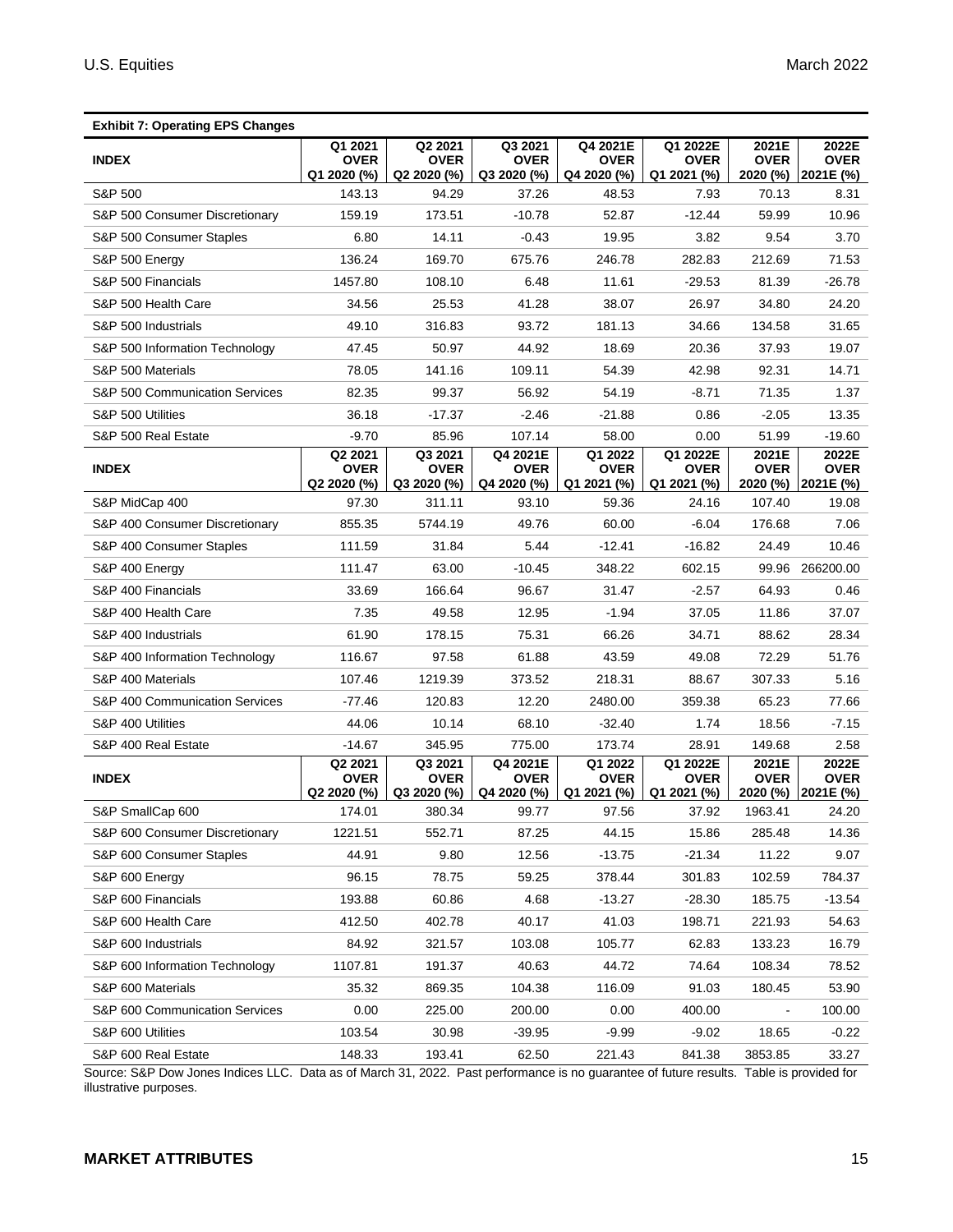| <b>S&amp;P 500</b>          |                                                                                                                                              |                         |                |                         |
|-----------------------------|----------------------------------------------------------------------------------------------------------------------------------------------|-------------------------|----------------|-------------------------|
| <b>TYPE</b>                 | <b>MARCH 2022</b>                                                                                                                            | <b>AVERAGE % CHANGE</b> | <b>YTD</b>     | <b>AVERAGE % CHANGE</b> |
| Up                          | 315                                                                                                                                          | 7.48                    | 192            | 13.20                   |
| Down                        | 190                                                                                                                                          | $-5.71$                 | 312            | $-12.88$                |
| $Up \ge 10$                 | 81                                                                                                                                           | 15.28                   | 94             | 22.37                   |
| Down $\le$ -10              | 30                                                                                                                                           | $-13.58$                | 181            | $-18.94$                |
| $Up \ge 25$                 | 5                                                                                                                                            | 36.53                   | 27             | 40.92                   |
| Down $\le$ -25              | 0                                                                                                                                            | 0.00                    | 35             | $-30.44$                |
| $Up \ge 50$                 | 1                                                                                                                                            | 56.37                   | 6              | 64.75                   |
| Down $\le$ -50              | 0                                                                                                                                            | 0.00                    | 1              | $-55.63$                |
| <b>S&amp;P MIDCAP 400</b>   |                                                                                                                                              |                         |                |                         |
| <b>TYPE</b>                 | <b>MARCH 2022</b>                                                                                                                            | <b>AVERAGE % CHANGE</b> | <b>YTD</b>     | <b>AVERAGE % CHANGE</b> |
| Up                          | 206                                                                                                                                          | 9.10                    | 147            | 13.23                   |
| Down                        | 193                                                                                                                                          | $-7.11$                 | 253            | $-13.59$                |
| $Up \ge 10$                 | 64                                                                                                                                           | 18.50                   | 66             | 24.07                   |
| Down $\le$ -10              | 45                                                                                                                                           | $-14.93$                | 141            | $-20.32$                |
| $Up \ge 25$                 | 14                                                                                                                                           | 34.22                   | 21             | 42.33                   |
| Down $\le$ -25              | 2                                                                                                                                            | $-31.50$                | 30             | $-34.22$                |
| $Up \ge 50$                 | $\pmb{0}$                                                                                                                                    | 0.00                    | 7              | 56.51                   |
| Down $\le$ -50              | 0                                                                                                                                            | 0.00                    | 2              | $-50.95$                |
| <b>S&amp;P SMALLCAP 600</b> |                                                                                                                                              |                         |                |                         |
| <b>TYPE</b>                 | <b>MARCH 2022</b>                                                                                                                            | <b>AVERAGE % CHANGE</b> | <b>YTD</b>     | <b>AVERAGE % CHANGE</b> |
| Up                          | 298                                                                                                                                          | 8.64                    | 199            | 18.99                   |
| Down                        | 301                                                                                                                                          | $-7.85$                 | 401            | $-15.24$                |
| $Up \ge 10$                 | 83                                                                                                                                           | 20.64                   | 95             | 34.95                   |
| Down $\le$ -10              | 83                                                                                                                                           | $-16.82$                | 242            | $-22.14$                |
| $Up \ge 25$                 | 20                                                                                                                                           | 36.13                   | 54             | 48.94                   |
| Down $\le$ -25              | $9\,$                                                                                                                                        | $-33.77$                | 70             | $-34.45$                |
| $Up \ge 50$                 | 1                                                                                                                                            | 79.87                   | 20             | 73.95                   |
| Down $\le$ -50              | 0                                                                                                                                            | 0.00                    | 5              | $-59.59$                |
|                             | DOW JONES INDUSTRIAL AVERAGE                                                                                                                 |                         |                |                         |
| <b>TYPE</b>                 | <b>MARCH 2022</b>                                                                                                                            | <b>AVERAGE % CHANGE</b> | <b>YTD</b>     | <b>AVERAGE % CHANGE</b> |
| Up                          | 18                                                                                                                                           | 6.19                    | 12             | 9.97                    |
| Down                        | 12                                                                                                                                           | $-3.53$                 | 18             | $-10.52$                |
| $Up \ge 10$                 | 3                                                                                                                                            | 14.02                   | $\overline{4}$ | 20.55                   |
| Down $\le$ -10              | 0                                                                                                                                            | 0.00                    | 9              | $-16.11$                |
| $Up >= 25$                  |                                                                                                                                              | 0.00                    | 1              | 38.76                   |
|                             | 0                                                                                                                                            |                         |                |                         |
| Down $\le$ -25              | 0                                                                                                                                            | 0.00                    | 1              | $-27.87$                |
| $Up >= 50$                  | $\mathbf 0$                                                                                                                                  | 0.00                    | $\mathbf 0$    | 0.00                    |
| Down $\le$ -50              | 0<br>Source: S&P Dow Jones Indices LLC. Data as of March 31, 2022. Past performance Is no guarantee of future results. Table is provided for | 0.00                    | 0              | 0.00                    |

U.S. Equities March 2022

**Exhibit 8: Breadth of Change (Issues with Monthly Price Changes as Described by Type)**

illustrative purposes.